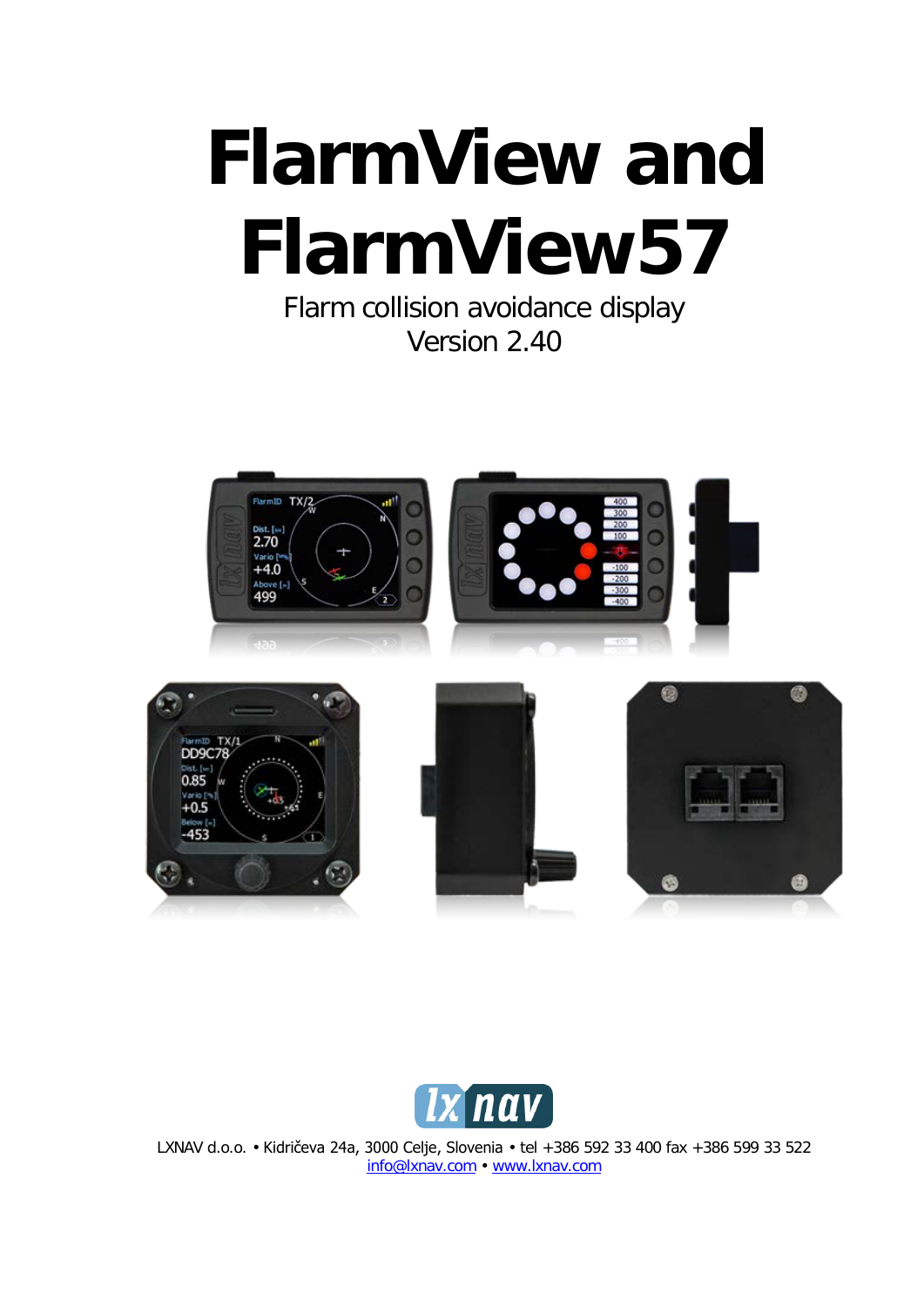| 1 | <b>Important Notices</b>                           | 4                |
|---|----------------------------------------------------|------------------|
|   | <b>Limited Warranty</b><br>1.1                     | 4                |
| 2 | <b>Packing Lists</b>                               | 5                |
| 3 | <b>Basics</b>                                      | 6                |
|   | <b>LXNAV FlarmView at a Glance</b><br>3.1          | 6                |
|   | 3.1.1<br>Features                                  | $\boldsymbol{6}$ |
|   | <b>LXNAV FlarmView Features</b><br>3.1.1.1         | 6                |
|   | <b>LXNAV FlarmView57 Features</b><br>3.1.1.2       | 6                |
|   | 3.1.2 Interfaces                                   | $\overline{7}$   |
|   | 3.1.3<br>Technical Data                            | $\overline{7}$   |
| 4 | <b>System Description</b>                          | 8                |
|   | <b>Push buttons on FlarmView</b><br>4.1            | 8                |
|   | 4.2 Rotary encoder with push button on FlarmView57 | 8                |
|   | 4.3<br><b>Switching on the Unit</b>                | 8                |
|   | <b>User Input</b><br>4.4                           | 8                |
|   | 4.4.1 Buttons on FlarmView                         | 9                |
|   | 4.4.2 Text Edit Control                            | 9                |
|   | 4.4.3 Selection Control                            | 10               |
|   | 4.4.4 Checkbox and Checkbox List                   | 10               |
|   | 4.4.5 Slider selector                              | 10               |
|   | <b>Operating Modes</b><br>4.5                      | 10               |
|   | <b>Main screen</b><br>4.6                          | 11               |
|   | 4.6.1 Flarm symbols                                | 12               |
|   | Selecting and switching between targets<br>4.6.2   | 12               |
|   | <b>Flarm Warning</b><br>4.7                        | 13               |
|   | <b>Traffic list mode</b><br>4.8                    | 13               |
|   | <b>Settings Mode</b><br>4.9                        | 13               |
|   | Display<br>4.9.1                                   | 14               |
|   | Warnings<br>4.9.2                                  | 14               |
|   | 4.9.3<br>Target<br>4.9.4 Sounds                    | 15<br>15         |
|   | 4.9.5<br>Units                                     | 16               |
|   | Hardware<br>4.9.6                                  | 16               |
|   | 4.9.7 Flarm settings                               | 16               |
|   | 4.9.7.1<br>Flarm Config                            | 17               |
|   | Aircraft Config<br>4.9.7.2                         | 17               |
|   | 4.9.7.3<br>Flight recorder                         | 17               |
|   | PF IGC readout<br>4.9.7.4                          | 18               |
|   | 4.9.7.5<br>Flarm info                              | 18               |
|   | 4.9.7.6<br>Licenses                                | 18               |
|   | 4.9.8 Files                                        | 19               |
|   | 4.9.9<br>Password                                  | 19               |
|   | 4.9.10<br>About                                    | 19               |
| 5 | <b>Installation</b>                                | 20               |
|   | 5.1<br><b>Installing the LXNAV FlarmView</b>       | 20               |
|   | <b>Installing the FlamView57</b><br>5.2            | 20               |
|   | <b>Connecting LXNAV FlarmView</b><br>5.3           | 21               |
|   | 5.4<br><b>Installation of options</b>              | 21               |
|   | Ports and Wiring<br>5.4.1                          | 21               |
|   | LXNAV FlarmView port (RJ11)<br>5.4.1.1             | 21               |
|   | 5.4.1.2<br><b>LXNAV FlarmView wiring</b>           | 22               |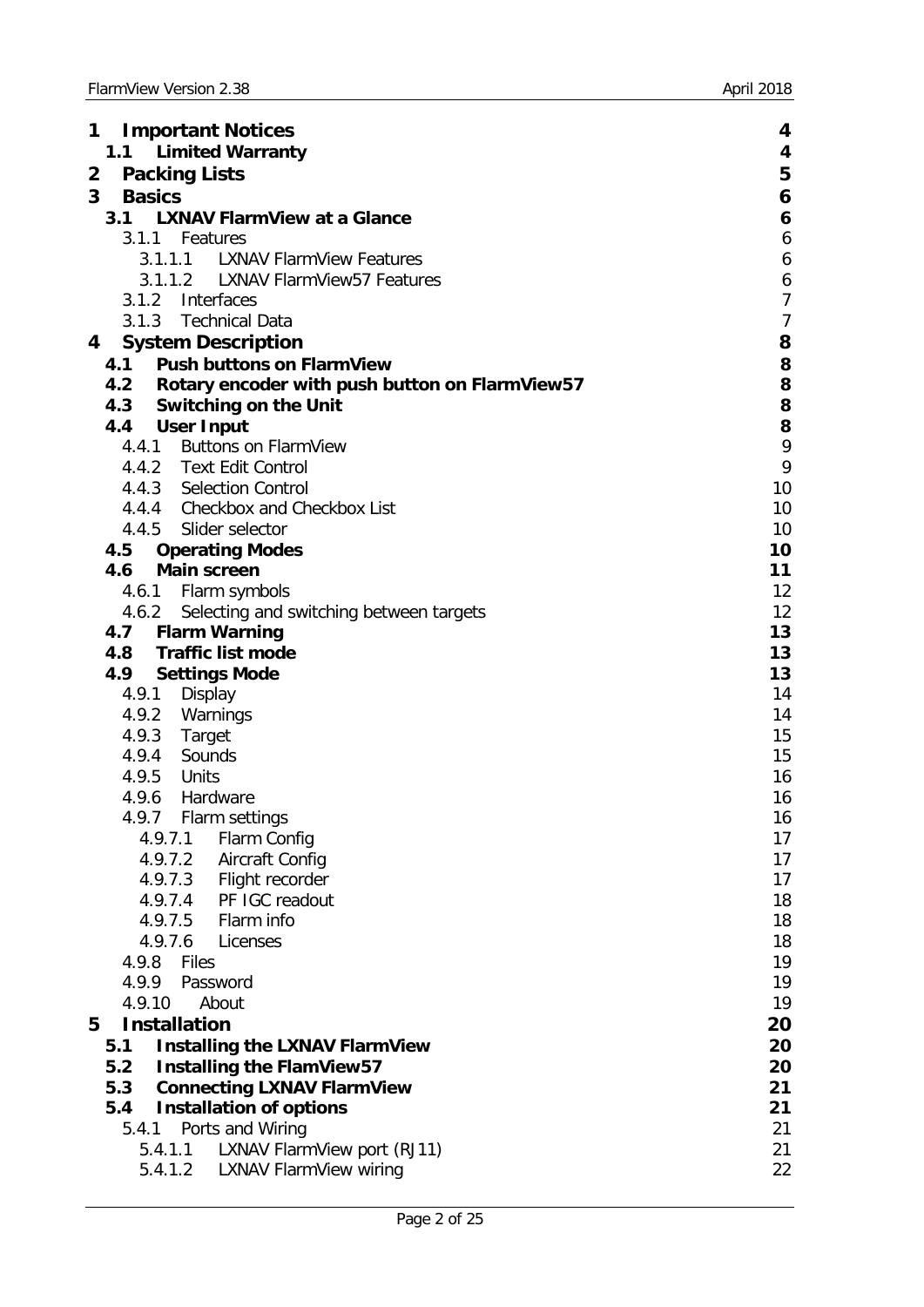| 6 Flarmnet Update            | 23 |
|------------------------------|----|
| 7 Firmware Update            | 24 |
| 7.1 Updating LXNAV FlarmView | 24 |
| 8 Revision History           | 25 |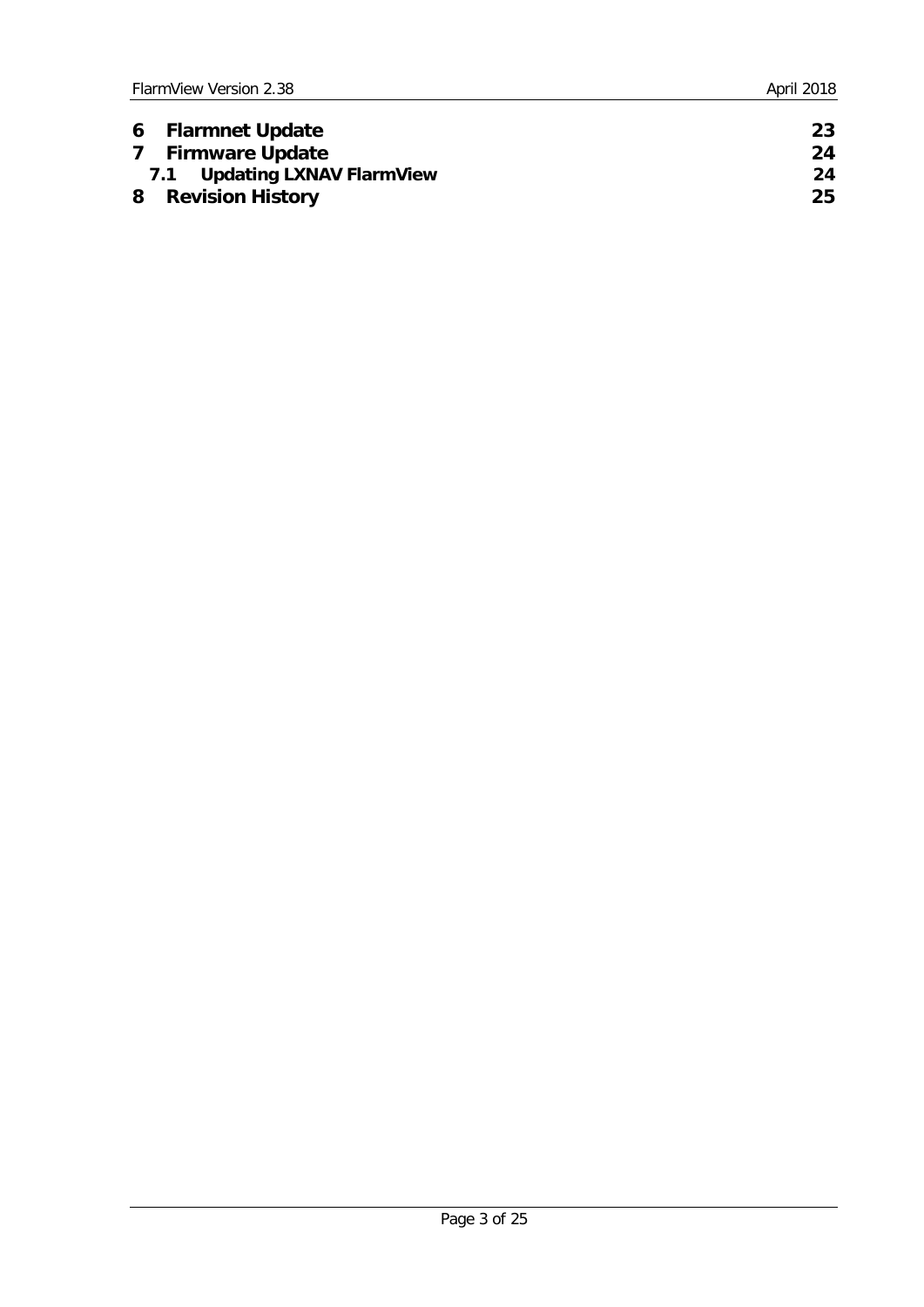# <span id="page-3-0"></span>**1 Important Notices**

The LXNAV FlarmView system is designed for VFR use only as an aid to prudent navigation. All information is presented for reference only. Traffic data and Collision warnings are provided only as an aid to situation awareness.

Information in this document is subject to change without notice. LXNAV reserves the right to change or improve their products and to make changes in the content of this material without obligation to notify any person or organisation of such changes or improvements.



A Yellow triangle is shown for parts of the manual which should be read carefully and are important for operating the LXNAV FlarmView system.



Notes with a red triangle describe procedures that are critical and may result in loss of data or any other critical situation.



A bulb icon is shown when a useful hint is provided to the reader.

## <span id="page-3-1"></span>**1.1 Limited Warranty**

This LXNAV FlarmView product is warranted to be free from defects in materials or workmanship for two years from the date of purchase. Within this period, LXNAV will, at its sole option, repair or replace any components that fail in normal use. Such repairs or replacement will be made at no charge to the customer for parts and labour, the customer shall be responsible for any transportation cost. This warranty does not cover failures due to abuse, misuse, accident, or unauthorised alterations or repairs.

THE WARRANTIES AND REMEDIES CONTAINED HEREIN ARE EXCLUSIVE AND IN LIEU OF ALL OTHER WARRANTIES EXPRESSED OR IMPLIED OR STATUTORY, INCLUDING ANY LIABILITY ARISING UNDER ANY WARRANTY OF MERCHANTABILITY OR FITNESS FOR A PARTICULAR PURPOSE, STATUTORY OR OTHERWISE. THIS WARRANTY GIVES YOU SPECIFIC LEGAL RIGHTS, WHICH MAY VARY FROM STATE TO STATE.

IN NO EVENT SHALL LXNAV BE LIABLE FOR ANY INCIDENTAL, SPECIAL, INDIRECT OR CONSEQUENTIAL DAMAGES, WHETHER RESULTING FROM THE USE, MISUSE, OR INABILITY TO USE THIS PRODUCT OR FROM DEFECTS IN THE PRODUCT. Some states do not allow the exclusion of incidental or consequential damages, so the above limitations may not apply to you. LXNAV retains the exclusive right to repair or replace the unit or software, or to offer a full refund of the purchase price, at its sole discretion. SUCH REMEDY SHALL BE YOUR SOLE AND EXCLUSIVE REMEDY FOR ANY BREACH OF WARRANTY.

To obtain warranty service, contact your local LXNAV dealer or contact LXNAV directly.

February 2015 **February 2015** C 2015 LXNAV. All rights reserved.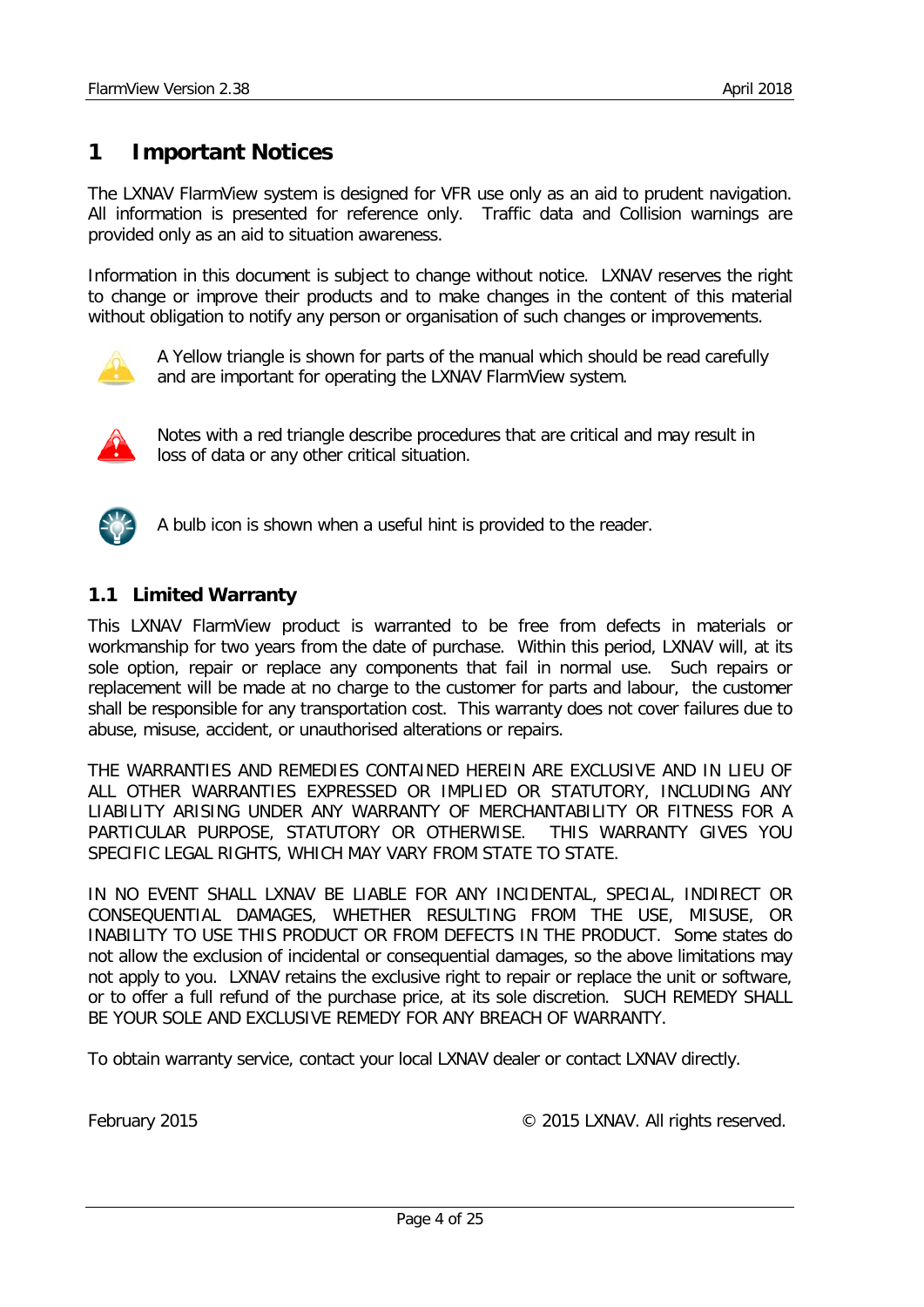# <span id="page-4-0"></span>**2 Packing Lists**

- LXNAV FlarmView
- FlarmView cable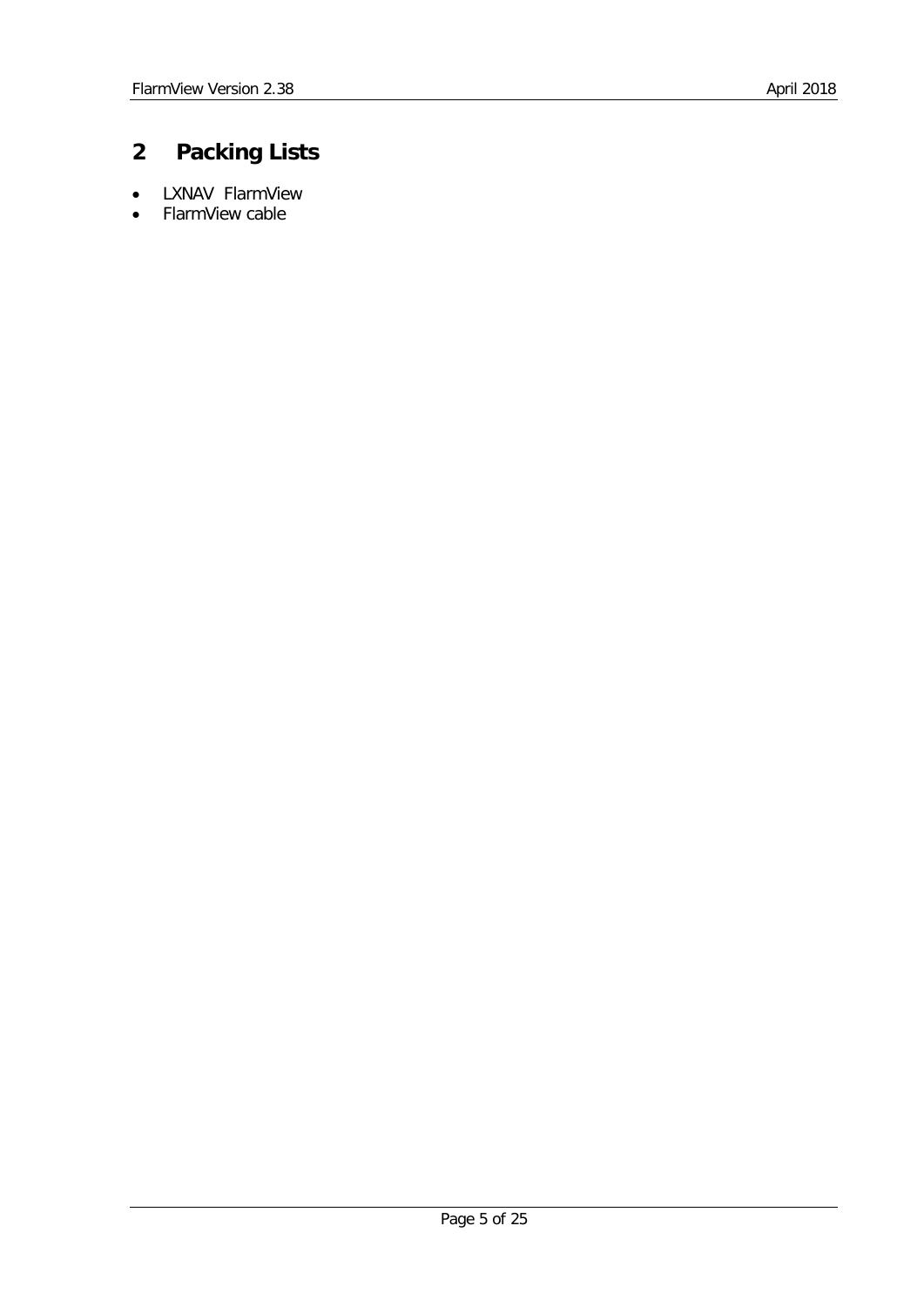# <span id="page-5-0"></span>**3 Basics**

# <span id="page-5-1"></span>**3.1 LXNAV FlarmView at a Glance**

LXNAV FlarmView is Flarm and ADS-B traffic and collision warning display with preloaded FlarmNet database. The 2'' QVGA sunlight readable display has 320\*240 RGB pixels resolution. For simple and quick manipulation four push buttons on FlarmView and rotary push button on FlarmView57 are used. Flarm View monitors vertical speed and altitude of each object on the screen.



# <span id="page-5-2"></span>**3.1.1 Features**

#### <span id="page-5-3"></span>**3.1.1.1 LXNAV FlarmView Features**

- Extremely bright 2" (5 cm) colour display readable in all sunlight conditions.
- Four push buttons for user input
- Pre-loaded FlarmNet database on removable SD card.
- Standard Flarm RS232 input

#### <span id="page-5-4"></span>**3.1.1.2 LXNAV FlarmView57 Features**

- Extremely bright 2" (5 cm) colour display readable in all sunlight conditions.
- Rotary push button
- Pre-loaded FlarmNet database on removable SD card.
- Standard Flarm RS232 input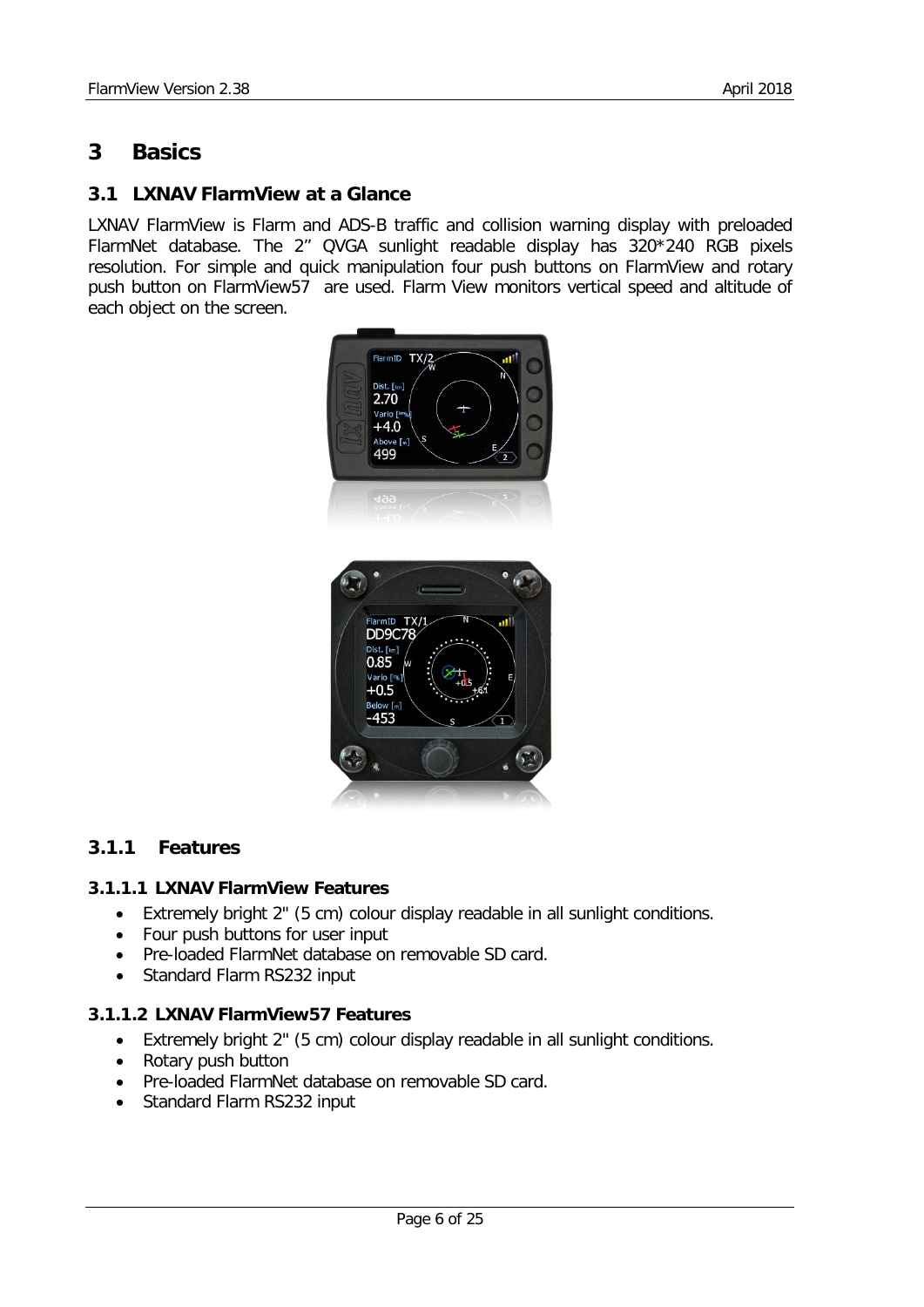# <span id="page-6-0"></span>**3.1.2 Interfaces**

• Flarm / ADS-B port input/output on RS232 level (Standard IGC RJ11 connector)

# <span id="page-6-1"></span>**3.1.3 Technical Data**

• Power input 3.3V DC (for FlarmViews serial numbers below 30), all others have 12V-16V DC input.

In case flarm has no 12V output, we have provided an adapter.

- Consumption of LXNAV FlarmView is (0.84W) 70mA@12V
- Weight FlarmView 25g, FlarmView57 97g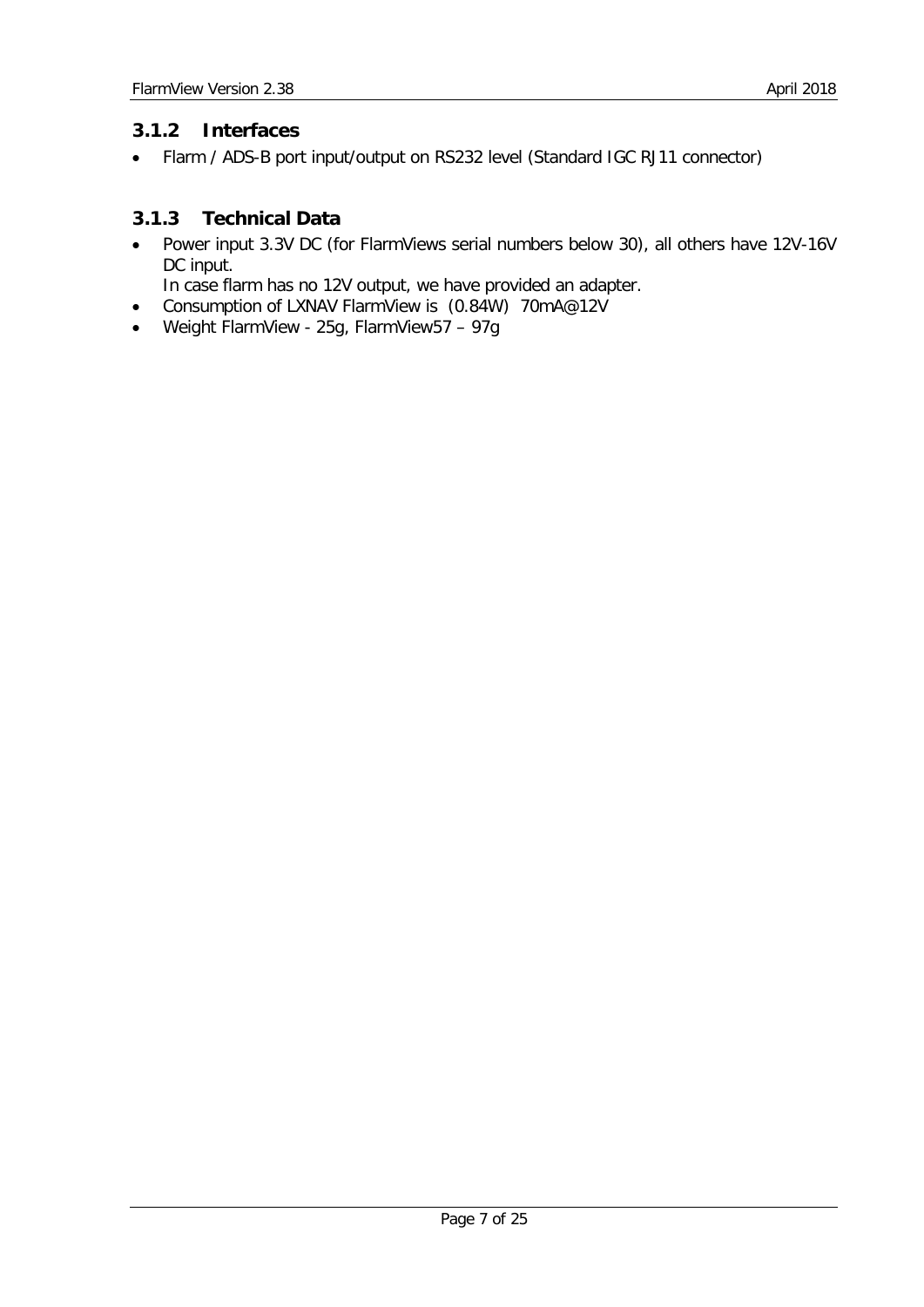# <span id="page-7-0"></span>**4 System Description**

#### <span id="page-7-1"></span>**4.1 Push buttons on FlarmView**

With four push buttons it is possible to zoom, choose between the targets, and adjust FlarmView settings. In some cases, long press to push buttons have some function. On picture below is an example. Long press to upper button will move cursor for one position to the left. Long press to lower button will cancel all changes.

| Edit FlarmNet Data<br>Flarm ID |    |
|--------------------------------|----|
| <b>DD9C78</b>                  |    |
| <b>Competition ID</b>          |    |
| AT                             |    |
|                                |    |
|                                | Ok |

## <span id="page-7-2"></span>**4.2 Rotary encoder with push button on FlarmView57**

Using rotary switch is even easier than four buttons. With rotating knob, user can select between the targets, edit numbers, names… Short press has confirmation function (ENTER or OK), long press has (CANCEL or ESC) function. Changing between different zoom levels and pages is possible, if you push and rotate together.

# <span id="page-7-3"></span>**4.3 Switching on the Unit**

The unit is switched on immediately after it receives gets power supply from an external Flarm/ADS-B device.

<span id="page-7-4"></span>On the welcome screen information about version and serial number is displayed.

# **4.4 User Input**

The LXNAV FlarmView user interface consists of many dialogues, which have different input controls. They are designed to make input of names, parameters, etc., as easy as possible. Input controls can be summarised as:

- Text editor
- Spin controls (Selection control)
- **Checkboxes**
- Slider control

To move the function from one control to another, use **up** or **down** buttons. By pressing the **Edit** button access to the control that is displayed is possible.

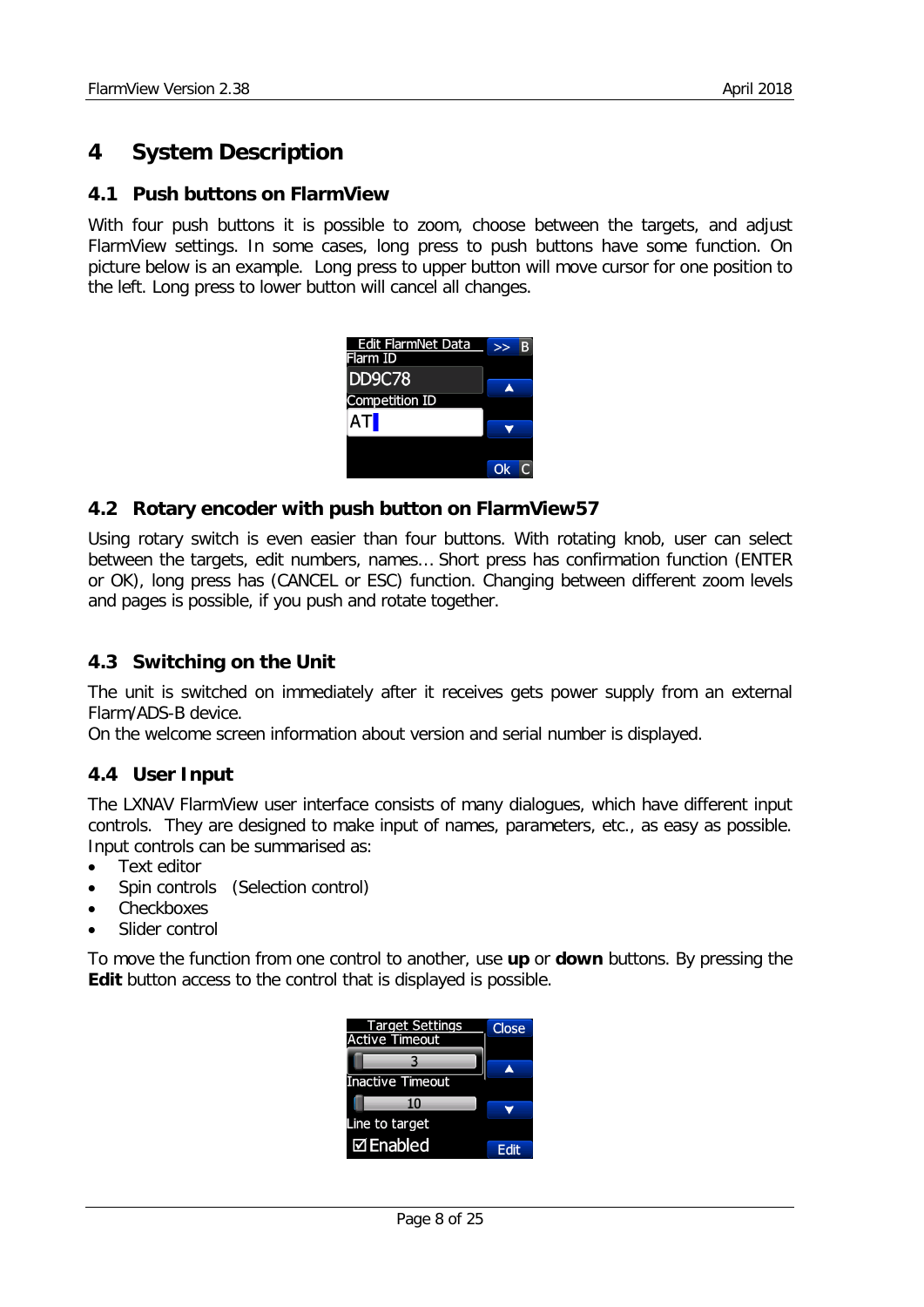In FlarmView57 up and down means rotating left and right the knob, Short press is same as **Edit**, long push is same as **Close**

## <span id="page-8-0"></span>**4.4.1 Buttons on FlarmView**

Buttons have dynamicaly set functions. When you press a button, on the button side, will appear a blue labels, with the action assigned to that button in that context.

On main screen, top button always performs the function of switching between pages. Short press will cycle in one direction between pages, long press will cycle in the opposite direction between pages. A number of pages look similar iniitallly as the cycling between them simply change the zoom level. The screen will momentary will be updated to reflect the new zoom level. The number in a zoom level icon shows us the outer circle radius (2km – depends on distance units setting). Inner circle is half of that distance.



Middle buttons help with target selection by cycling through available targets. Lower button has EDIT function, where we can edit/view the currently selected target.

#### <span id="page-8-1"></span>**4.4.2 Text Edit Control**

The Text Editor is used to input an alphanumeric string; the picture below shows typical options when editing text. Use the up/down button to change the value at the current cursor position.

| Edit FlarmNet Data<br>Flarm ID |  |
|--------------------------------|--|
| <b>DD9C78</b>                  |  |
| <b>Competition ID</b>          |  |
| ATI                            |  |
|                                |  |
|                                |  |

Push button **next** will move cursor right. Long press on **next**, will move cursor left. At last character position, push button will confirm edited value, long press **Ok C**) will cancel editing and exit that control. If Long press is available, part of button label is in Gray color. For example above, top button's long press **>> B** has back function. Bottom button's long press has Cancel function. Flarm ID field is not editable, because it's unique flarm identification number.

On FlarmView57, we can enter in Edit mode with short press, rotating knob we can change the characters, short press will confirm current character and jump to the next position. Long press will finish editing that field. With push and rotate, we can move cursor left and right.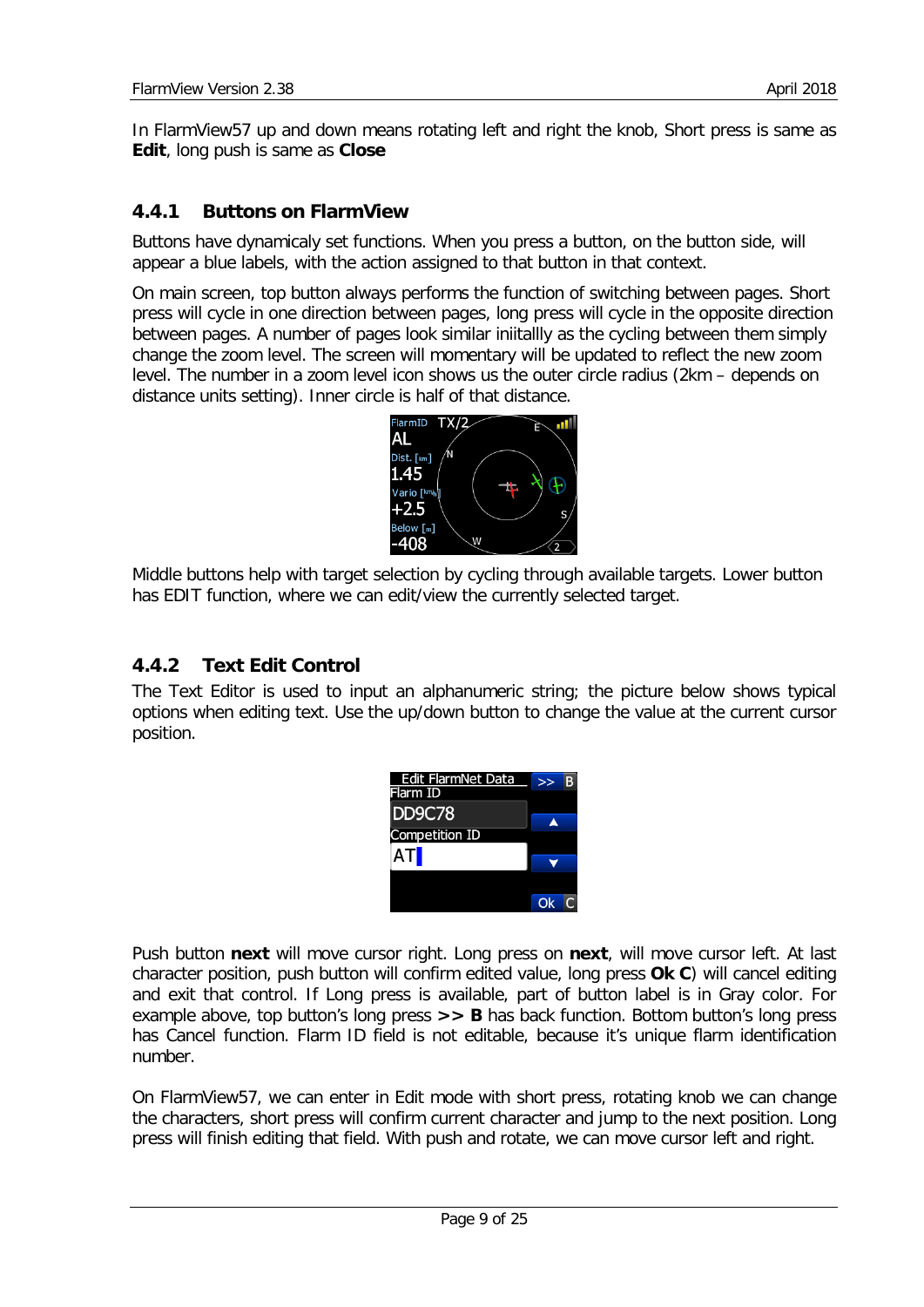# <span id="page-9-0"></span>**4.4.3 Selection Control**

Selection boxes, also known as combo boxes, are used to select a value from a list of predefined values. Use the up/down buttons to select the appropriate value.

| Units                 | Cancel |
|-----------------------|--------|
| <b>Distance</b>       |        |
| km                    |        |
| <b>Altitude</b>       |        |
|                       |        |
| <b>Vertical speed</b> |        |
| km/h                  |        |

# <span id="page-9-1"></span>**4.4.4 Checkbox and Checkbox List**

A checkbox enables or disables a particular parameter. Press **EDIT** button to toggle the value. If an option is enabled a check mark will be shown, otherwise an empty rectangle will be displayed.

| Sounds                      | Close       |
|-----------------------------|-------------|
| Beep on                     |             |
| $\boxtimes$ low alarm       | ◢           |
| Beep on                     |             |
| $\boxtimes$ important alar. |             |
| Beep on                     |             |
| $\boxtimes$ urgent alarm    | <b>Edit</b> |

# <span id="page-9-2"></span>**4.4.5 Slider selector**

Some values like volume and brightness are displayed as a slider

| <b>Target Settings</b><br><b>Active Timeout</b> | Cancel |
|-------------------------------------------------|--------|
| 68                                              |        |
| <b>Inactive Timeout</b>                         |        |
| 10                                              |        |
| Line to target                                  |        |
| $\square$ Enabled                               |        |

With **Edit** you can activate slider control, then **up/down** buttons you can select the preferred value and confirm it with the **Ok** push button.

# <span id="page-9-3"></span>**4.5 Operating Modes**

LXNAV FlarmView has four operating pages. Main radar screen with different zoom levels, Flarm traffic list and Setting Page. The fourth page (**Flarm watch**) is displayed automatically if Flarm detects a potential collision situation and issues a warning.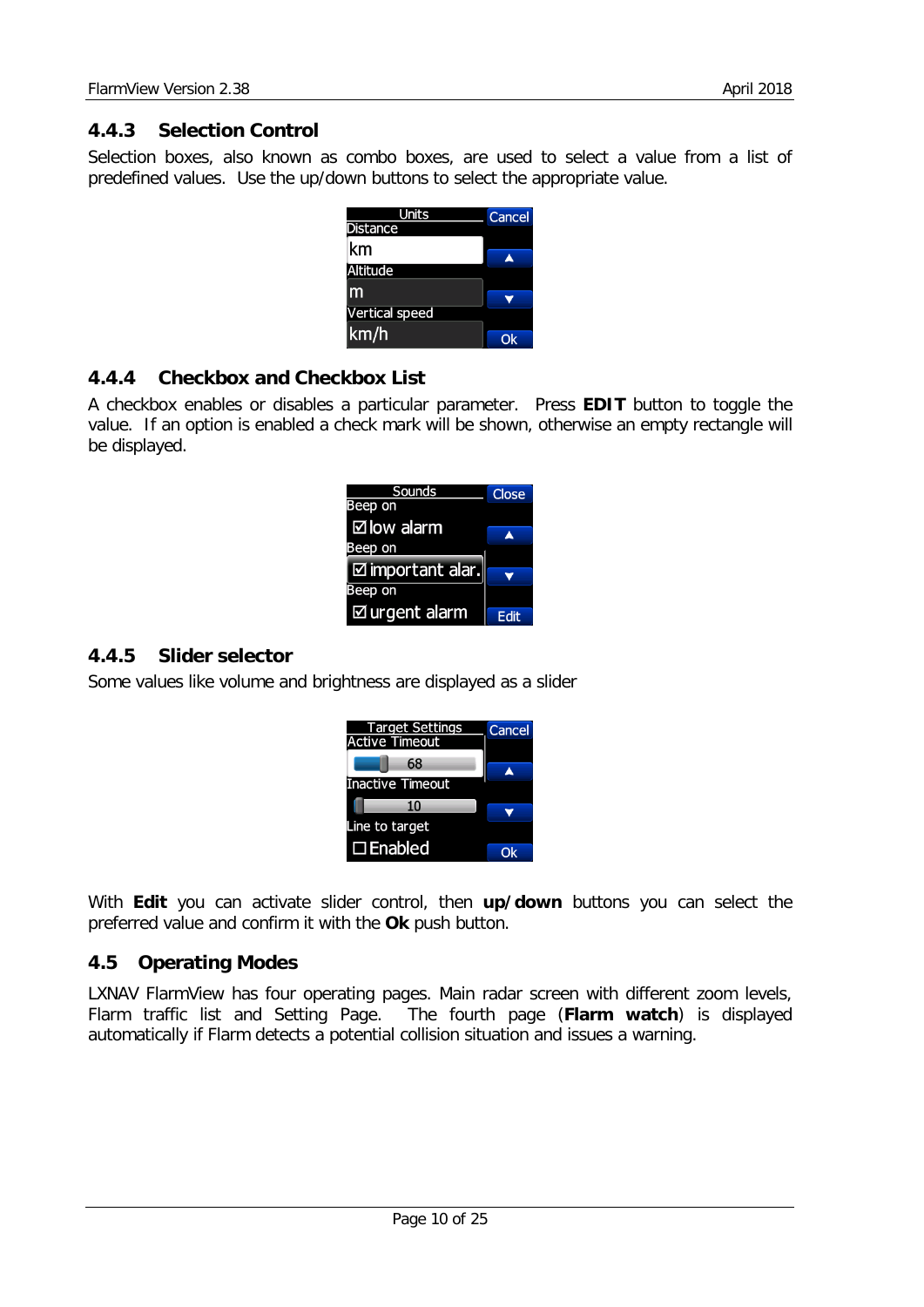

- **Main radar screen**, shows all visible objects and their information (ID, distance, vertical speed and altitude), status of flarm (TX/2)
- **Flarm Traffic list** is displayed traffic in textual format.
- **Settings**, setup of the whole system
- <span id="page-10-0"></span>**Flarm Watch** shows the direction of any threat.

# **4.6 Main screen**

Description of LXNAV FlarmView Main Screen is shown on next picture.



**Status of Flarm** TX/2, means, that flarm device transmits data, 2 means, that Flarm receives data from two Flarm devices.

**Flarm identification** is 6 digit hexadecimal number

**GPS status** indicates the status of Flarm's GPS receiver, number of painted bars counts number of satellites that flarm gps receiver receives. Green bars indicates GPS 3D status, yellow means GPS 2D, red GPS BAD, indication N.C. means that Flarm View does not receive anything from Flarm.

**Zoom level** tells us what is the zoom settinig on radar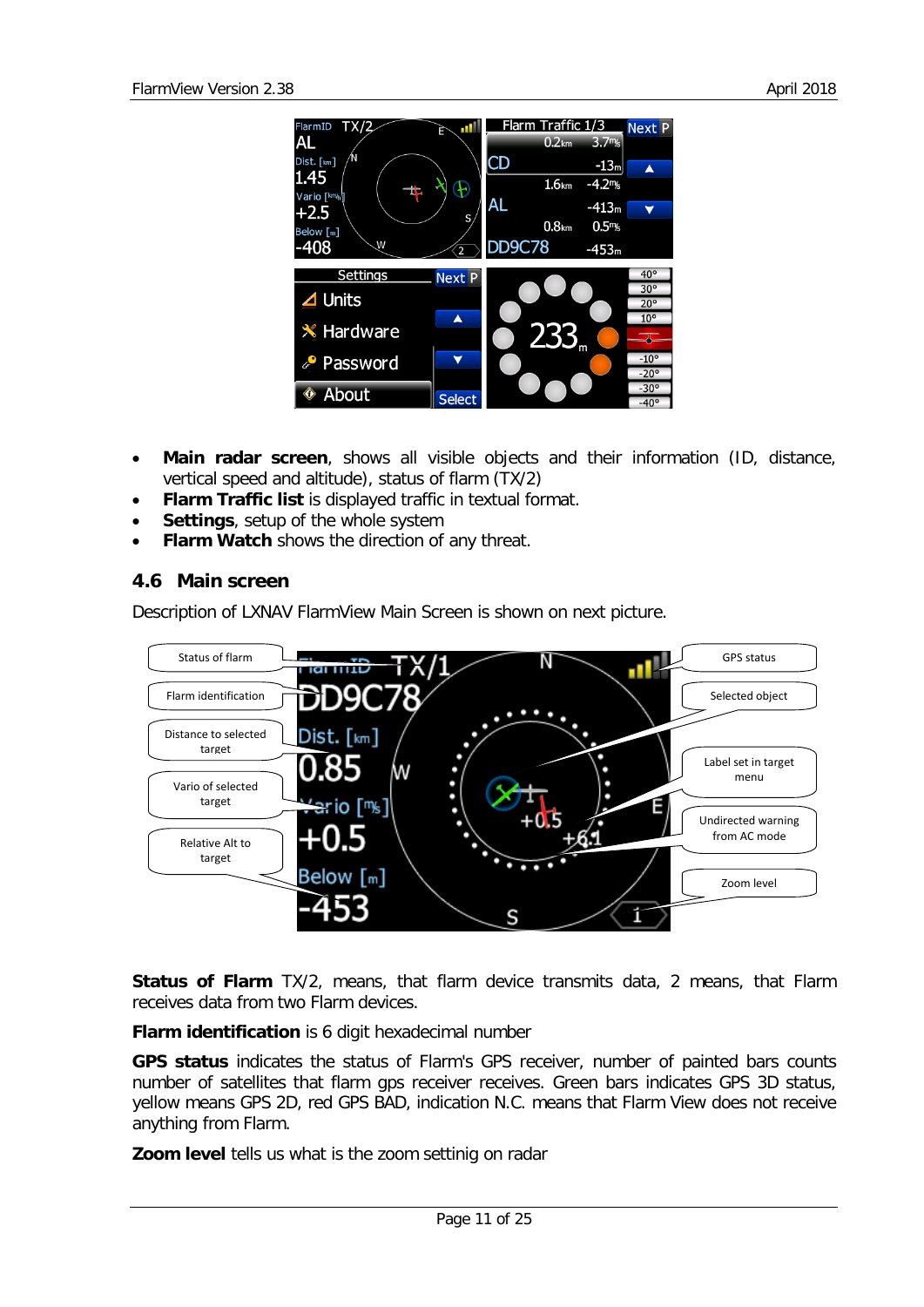In case undirected warning is so close, that we cant display as described above, warning looks like on following picture:



All targets are displayed as a glider symbols. User can change that symbol to another type. It's alsp possible to change object color, depending on relative altitude to us. All received targets (Flarm or PCAS) are marked with same type of symbol except undirected targets, for which we don't know from which direction they are comming from. Flarm targets can be separated only by their ID.



## <span id="page-11-0"></span>**4.6.1 Flarm symbols**

# <span id="page-11-1"></span>**4.6.2 Selecting and switching between targets**

Target could be selected ussing Up/Down (middle two) buttons. If target dissapear whe it's selected, FlarmView will still indicate some information about last selected target. Information about distance, altitude and vario will dissapear. If target will appear back, we will trace it again. In case that we have enabled function Lock to nearest target, selection of tagets will not be possible See Ch[.4.9.3\)](#page-14-0)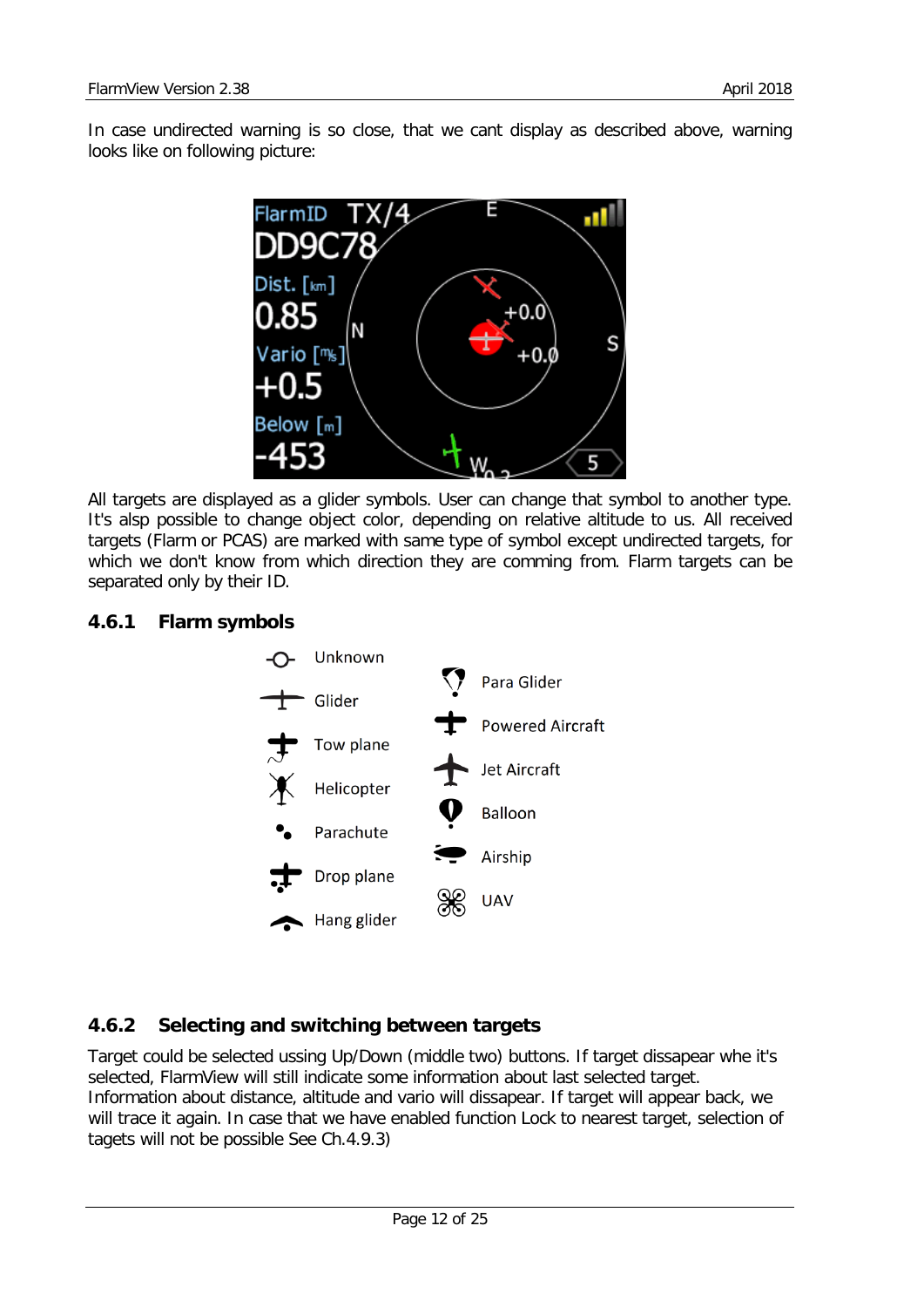# <span id="page-12-0"></span>**4.7 Flarm Warning**

If Flarm warnings are enabled the following is a typical screen display. First two are normal flarm warnings, third one is is for undirected/PCAS warning, Last one is for obstacle warning.



The screen indicates relative position of threat. In the first image two gliders are approaching from left side at the same altitude and one from back right, the second screen one glider is approaching from right side (4'o clock), third screen is an example of undirected warning (AC mode). Middle number shows horizontal distance to the target, last picture indicates obstacle warning.

# <span id="page-12-1"></span>**4.8 Traffic list mode**

On this page all traffic is displayed in list form. Buttons have similar functionality as on Main page. In this list we can also see inactive targets, this are targets, which we lost their signals. They will remain on list for time set in setup for target inactive timeout (which is configurable). If target is included in FlarmNet database or UserDatabase, it will appear on list under user friendly name (eg. Competition Sign (CD, AL)). If the target is not on the FlarmNet or UserDatabase, it will be displayed with its FlarmId code.

| Flarm Traffic 1/3<br>Next P |                   |                 |  |
|-----------------------------|-------------------|-----------------|--|
|                             | 0.2 <sub>km</sub> | 3.7m            |  |
|                             |                   | $-13m$          |  |
|                             |                   | $1.6km -4.2m/s$ |  |
|                             |                   | $-413m$         |  |
|                             |                   | $0.8km$ $0.5m$  |  |
| <b>DD9C78</b>               |                   | $-453m$         |  |

# <span id="page-12-2"></span>**4.9 Settings Mode**

In the setup menu users can configure the LXNAV FlarmView. Use up/down to select the appropriate setup item and press the **Select** button to enter a menu. A dialogue or submenu will open.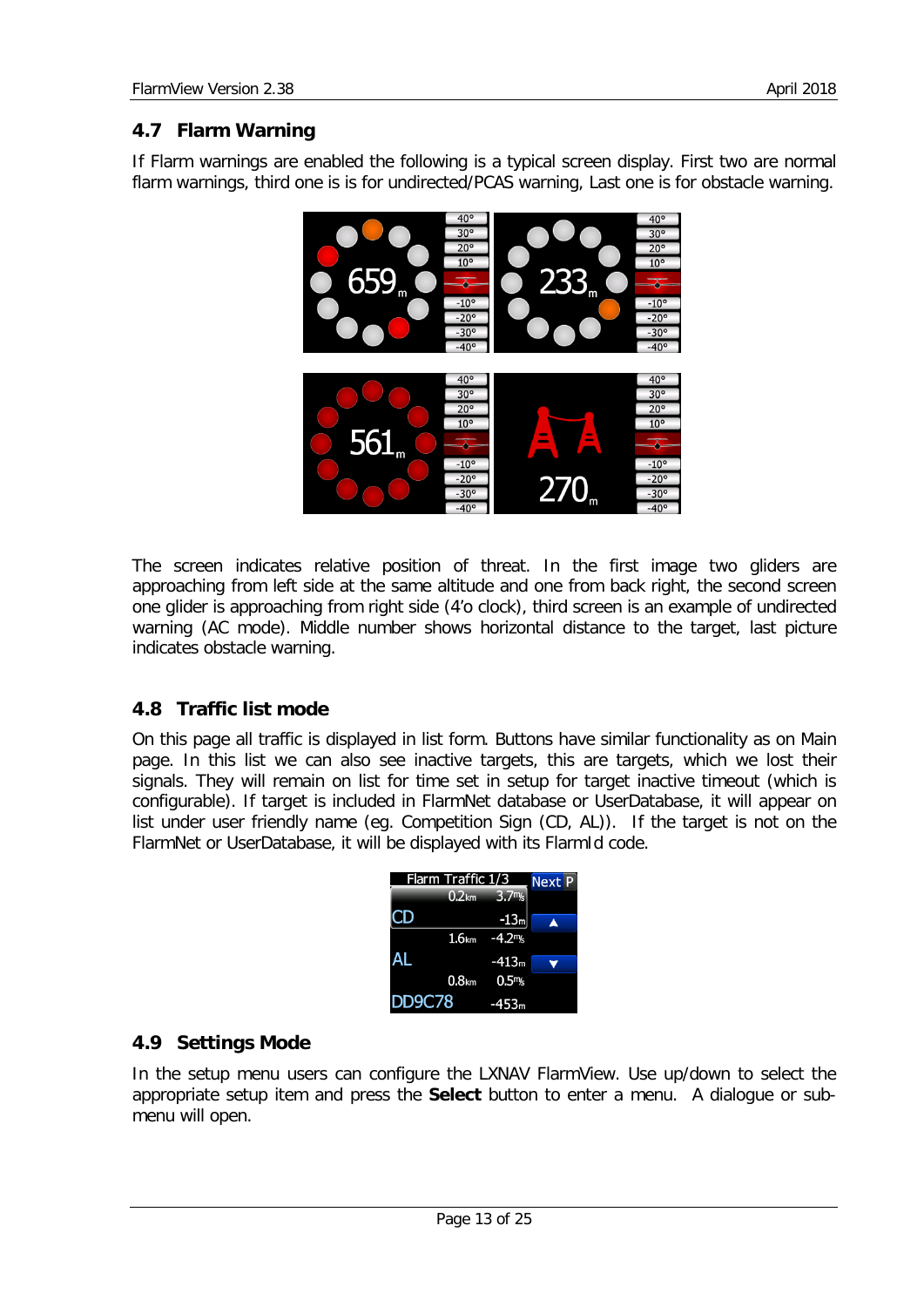

## <span id="page-13-0"></span>**4.9.1 Display**

The display menu controls colour scheme and what is displayed on the screen as well as button behaviour.

- Display **Close** Background  $\square$  black on white Rotation □ rotate display **Buttons**  $\Box$  always hidden  $\Box$  Edit
- For better readability, the background can be set to Black or White



- If you want to have the buttons on left side the complete screen can be rotated.
- <span id="page-13-1"></span>If "always hidden" is checked then the button labels are not displayed on main screens.

#### **4.9.2 Warnings**

Warnings can be enabled for three different levels (low, important and urgent), separately A/C (undirected warnings can be enabled), also a distance of A/C warning, where will be displayed flarm watch. If Alert on A/C mode is disabled, A/C mode distance is not applicable.





Please keep in mind, that bad A/C receiver or false A/C information can be distracting on FlarmView. To avoid such situation, you can, at any time, uncheck alerts on A/C mode.



First 3 minutes there won't be any warnings.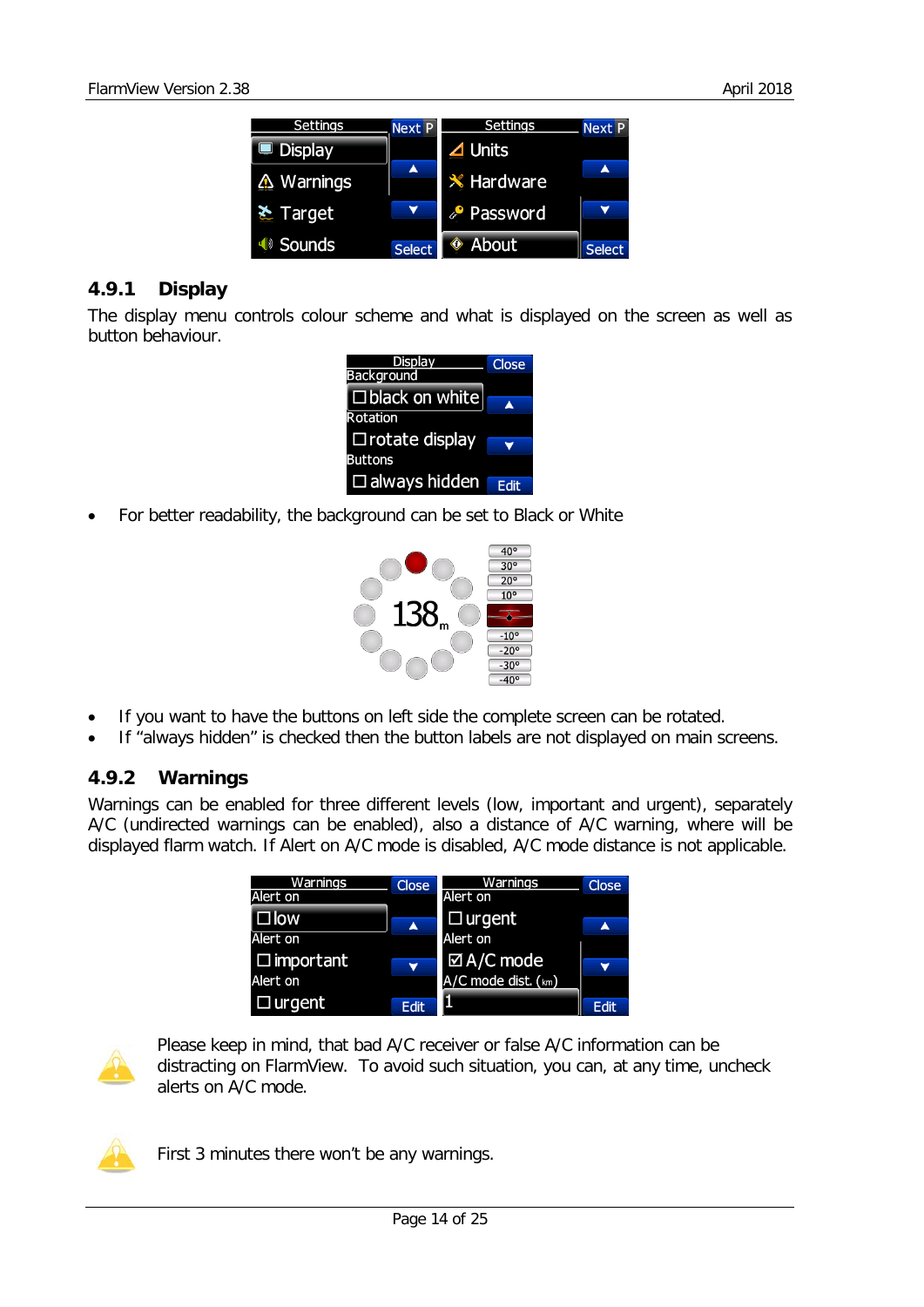The warnings are classified into three levels (See Flarm manual for details on www.flarm.com)

- First level (Low) approximately 18 seconds before predicted collision
- Second level (Important) approximately 13 seconds before predicted collision
- Third level (Urgent) approximately 8 seconds before predicted collision.

#### <span id="page-14-0"></span>**4.9.3 Target**



 $\mathbf{v}$ 

Edit

**Active timeout** adjusts, remaining time of glider on map after last seen.

**Inactive timeout** adjusts, remaining time of inactive gliders on the list. Inactive gliders are gliders, where we lost a signal of them, after Active timeout, they became inactive and remains only on the list.

**⊠Enabled** 

 $\Box$  Enabled

Lock on nearest

 $\overline{\phantom{a}}$ 

**Fdit** 

If glider vertical distance is less than 100m (330ft), then glider will be painted with **near glider color**. Gliders with vertical distances above that, will be painted with above setting and below 100m (330ft) will be painted with below setting.

**Zoom mode** can be set to automatic (zoom to the target) or manual.

If **Target label** is active, near glider will be displayed chosen value.

**Show A/C range** Shows A/C ring on flarm radar screen

Manual

Target label Relative alt.

**Lock on nearest** automatically selects nearest target and displays its data. In case, that you want to select another target, it's possible. After 10 seconds, Flarmview will switch back to nearest target.

If none targets is selected **Auto select** will select to new coming target. **Lock on nearest** has higher priority.

#### <span id="page-14-1"></span>**4.9.4 Sounds**

In the Sounds setup menu volume settings for the LXNAV FlarmView and alarms settings can be modified.

| Sounds           | <b>Close</b>         | Sounds                                 | <b>Close</b> |
|------------------|----------------------|----------------------------------------|--------------|
| Volume           |                      | Beep on                                |              |
|                  | $\blacktriangle$     | $\boxdot$ low alarm                    | A            |
| Beep on          |                      | Beep on                                |              |
| $\Box$ traffic   |                      | $\mid$ $\varXi$ important alar. $\mid$ |              |
| Beep on          | $\blacktriangledown$ | Beep on                                | v            |
| $\Box$ low alarm | <b>Edit</b>          | $\boxtimes$ urgent alarm               | Edit         |

• **Volume** The sounds slider changes the alarm volume.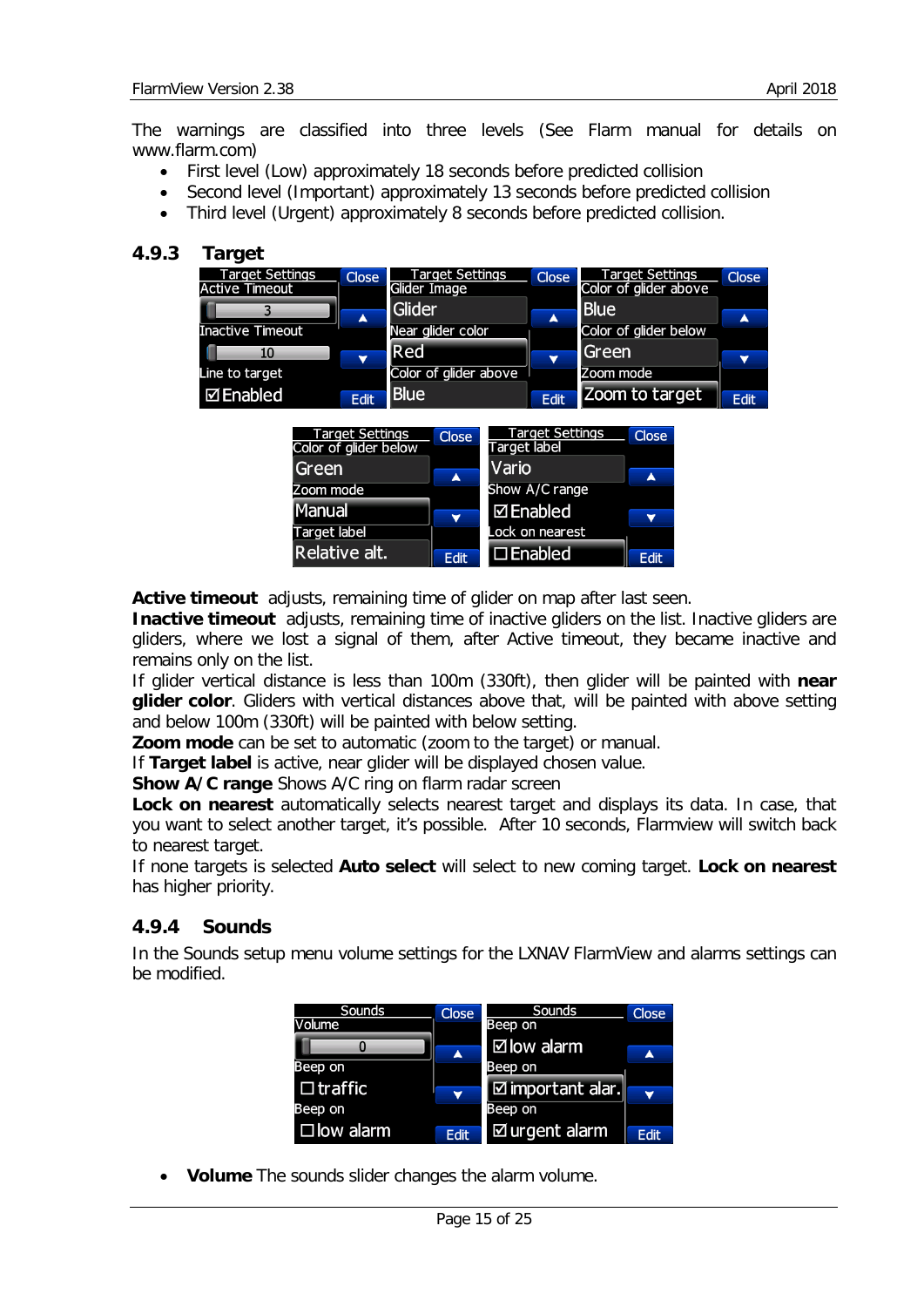- **Beep on traffic** FlarmView will notify with short beep a presence of a new Flarm object
- **Beep on low alarm** FlarmView will beep on low level alarms triggered by Flarm
- **Beep on important alarm** FlarmView will beep on important level alarms triggered by Flarm
- **Beep on urgent alarm** FlarmView will beep on critical level alarms (collision) triggered by Flarm

## <span id="page-15-0"></span>**4.9.5 Units**

Use this menu to specify units.

| Units                 | <b>Close</b> |
|-----------------------|--------------|
| Distance              |              |
| km                    | ▲            |
| <b>Altitude</b>       |              |
| m                     |              |
| <b>Vertical speed</b> |              |
| km/h                  | Edit         |

#### <span id="page-15-1"></span>**4.9.6 Hardware**

On this page we can configure **baudrate** of serial interface. If we use more than one FlarmView connected to Flarm, **Communication** setting must be set to Rx –Slave. That will allow to Master FlarmVier to communicate with Flarm in both directions.

| <u>Hardware</u><br><b>Baudrate</b> | Close |
|------------------------------------|-------|
| 115200                             |       |
| Communication                      |       |
| RX&TX                              |       |
|                                    |       |
|                                    |       |

#### <span id="page-15-2"></span>**4.9.7 Flarm settings**

On this page, we can see information about flarm device and do some configuration about flight recorder, flarm and aircraft.

| <b>Flarm Settings</b>  | <b>Next P</b> |
|------------------------|---------------|
| <b>Flarm Config</b>    |               |
| <b>Aircraft Config</b> |               |
| <b>Flight recorder</b> |               |
| Flarm Info             | <b>Select</b> |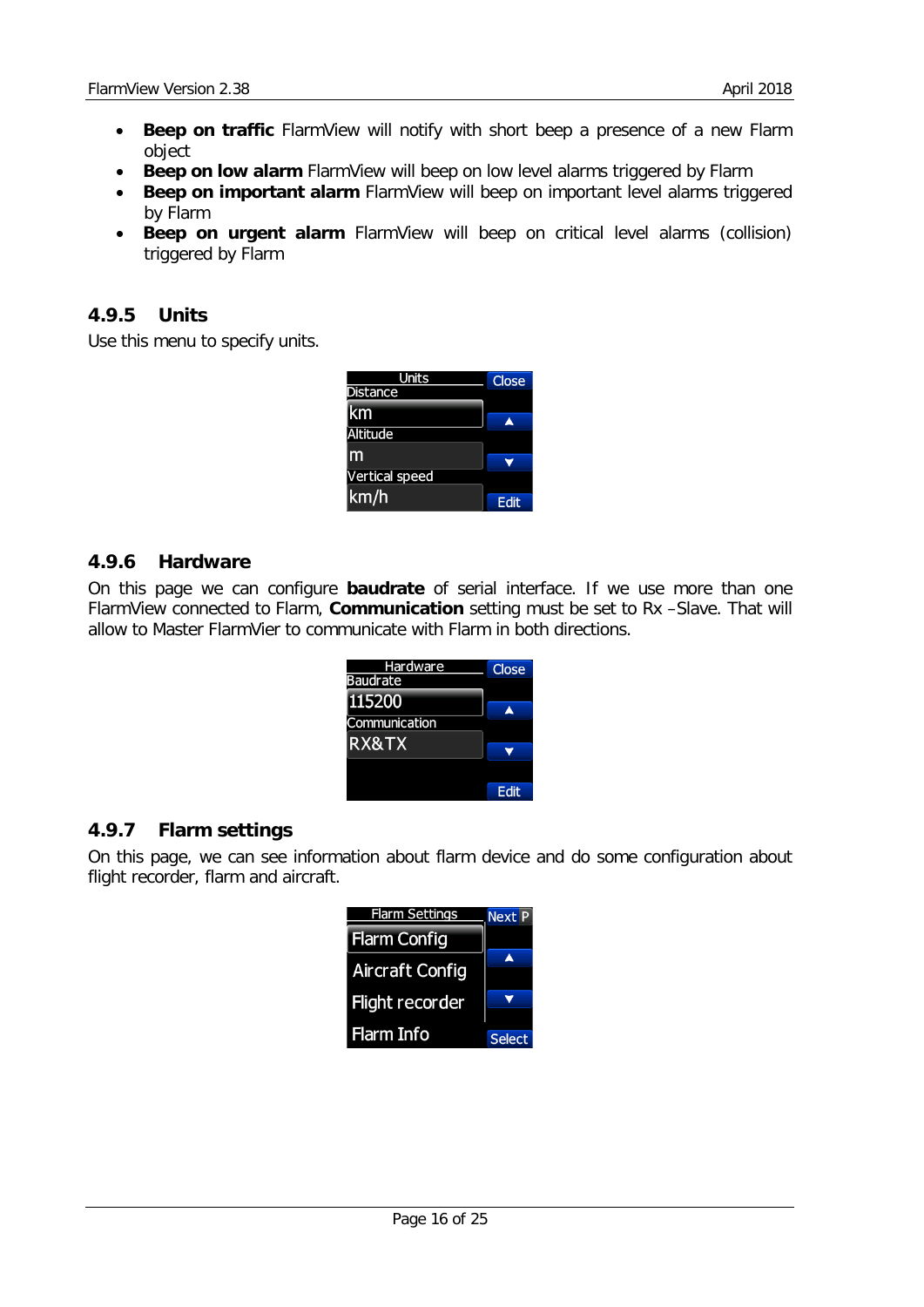

Those settings will work only if FlarmView is the only one device which communicates with flarm. If other devices are connected (Oudie), there will be a conflict between transmit lines of RS232 from Oudie and FlarmVeiew and communication will not work.

# <span id="page-16-0"></span>**4.9.7.1 Flarm Config**

In this menu are all range setups for flarm device.



## <span id="page-16-1"></span>**4.9.7.2 Aircraft Config**

In Aircraft config menu, user can change the type of aircraft and ICAO Address.



# <span id="page-16-2"></span>**4.9.7.3 Flight recorder**

If Flarm has flight recorder, FlarmView can send to flarm all information about pilot and aircraft. This data will be included in the header of IGC file from flarm.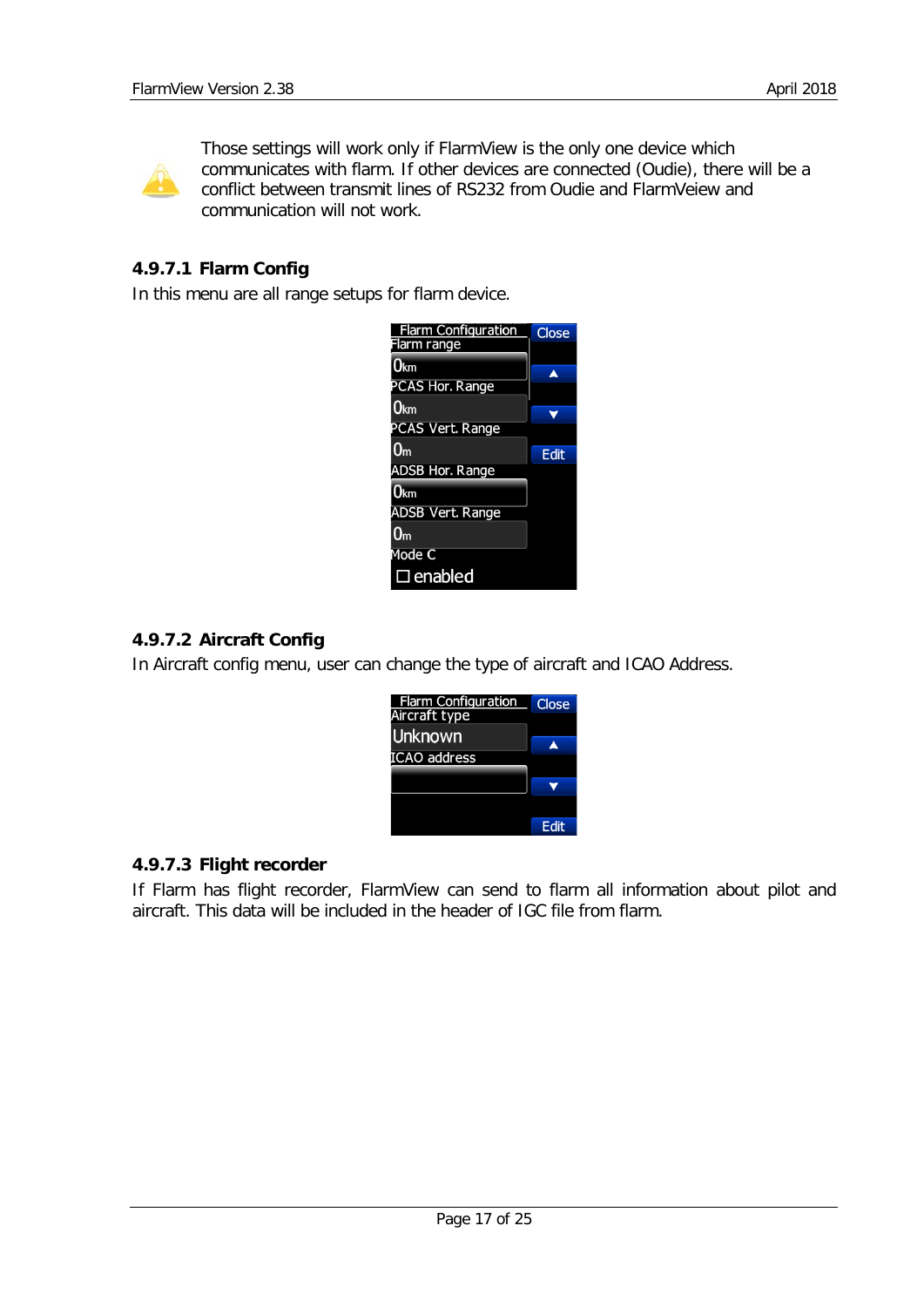

#### <span id="page-17-0"></span>**4.9.7.4 PF IGC readout**

Pressing to this menu, FlarmView will send command to PowerFlarm, to copy IGC file to USB stick that is plugged in PowerFlarm.



This function works only with PowerFlarm connected.

#### <span id="page-17-1"></span>**4.9.7.5 Flarm info**



#### <span id="page-17-2"></span>**4.9.7.6 Licenses**

In this page user can see all options that are active or available for connected Flarm device.

| <b>Value</b>    | <b>Description</b>                                                                 |
|-----------------|------------------------------------------------------------------------------------|
| <b>AUD</b>      | Audio output connection                                                            |
| AZN             | <b>Alert Zone Generator</b>                                                        |
| <b>BARO</b>     | Barometric sensor                                                                  |
| BAT             | Battery compartment or built in batteries                                          |
| DP <sub>2</sub> | Second Data Port                                                                   |
| <b>ENL</b>      | Engine noise level sensor                                                          |
| <b>IGC</b>      | Device can be IGC approved                                                         |
| OBST            | Device can give obstacle warnings if database<br>is installed and license is valid |
| <b>TIS</b>      | Interface for Garmin TIS                                                           |
| <b>SD</b>       | Slot for SD cards                                                                  |
| UI              | Built-in UI (display, possibly button/knob)                                        |
| <b>USB</b>      | Slot for USB sticks                                                                |
| <b>XPDR</b>     | SSR/ADS-B receiver                                                                 |
| <b>RFB</b>      | Second radio channel for antenna diversity                                         |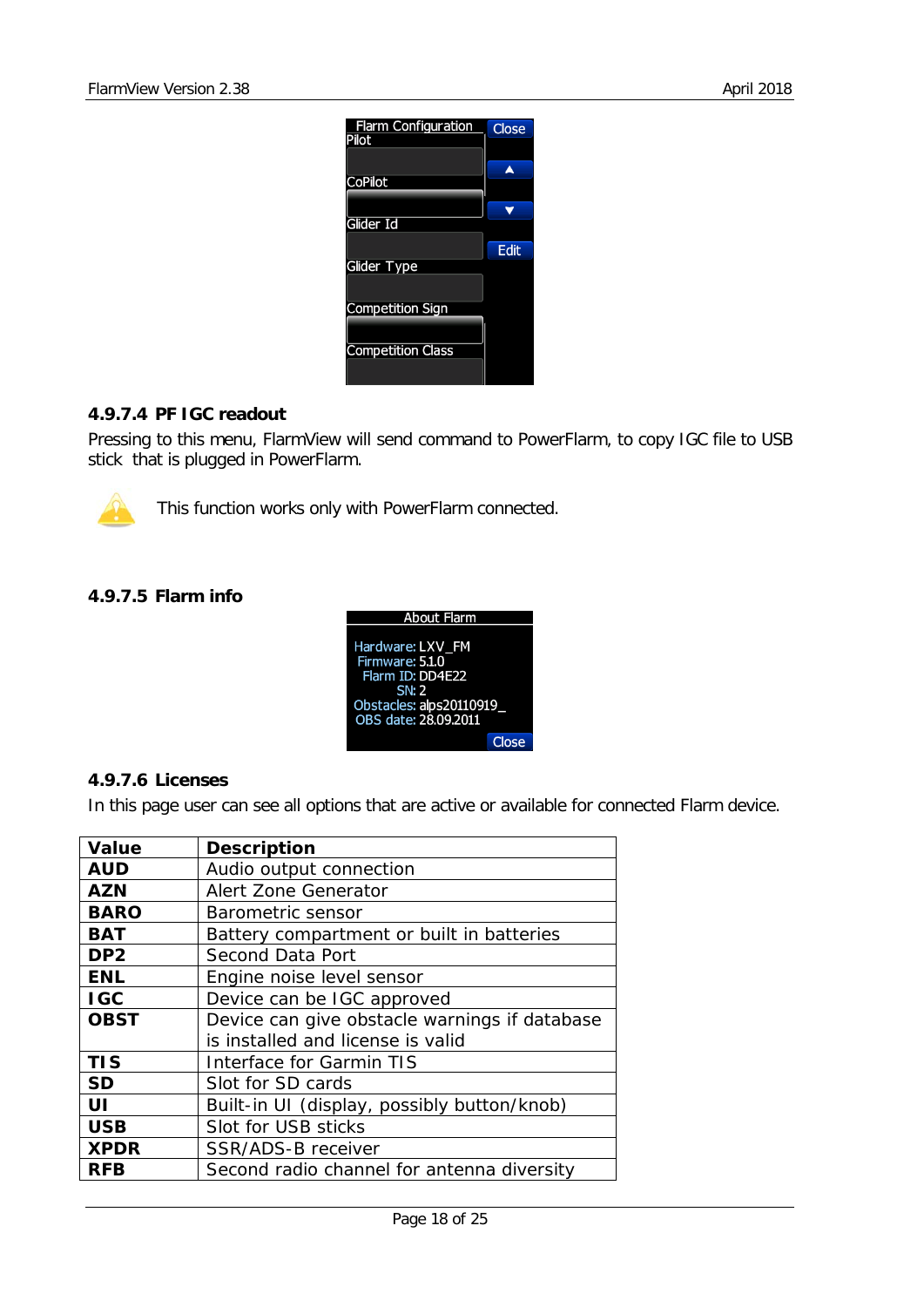| <b>GND</b> | Device can operate as receive-only ground |
|------------|-------------------------------------------|
|            | station                                   |

#### <span id="page-18-0"></span>**4.9.8 Files**

In this menu user can download IGC files from Flarm (**DL flight data**), **convert downloaded files to KML** file format (for viewing in Google Earth), **convert FLN** file to FlarmView readable format.



Downloading flight data works only with Flarm devices. PowerFlarm is not able to send flight to FlarmView.

#### <span id="page-18-1"></span>**4.9.9 Password**



There are several passwords which run specific procedures as listed below:

- **00666** Resets all settings on FlarmView to factory default <br>99999 Will erase all data on Flarm device
- **99999** Will erase all data on Flarm device
- **30000** Will delete Flarmnet user file on FlarmView

#### <span id="page-18-2"></span>**4.9.10 About**

In about page is information about firmware versions, hardware versions, serial numbers, status of flarm net database.

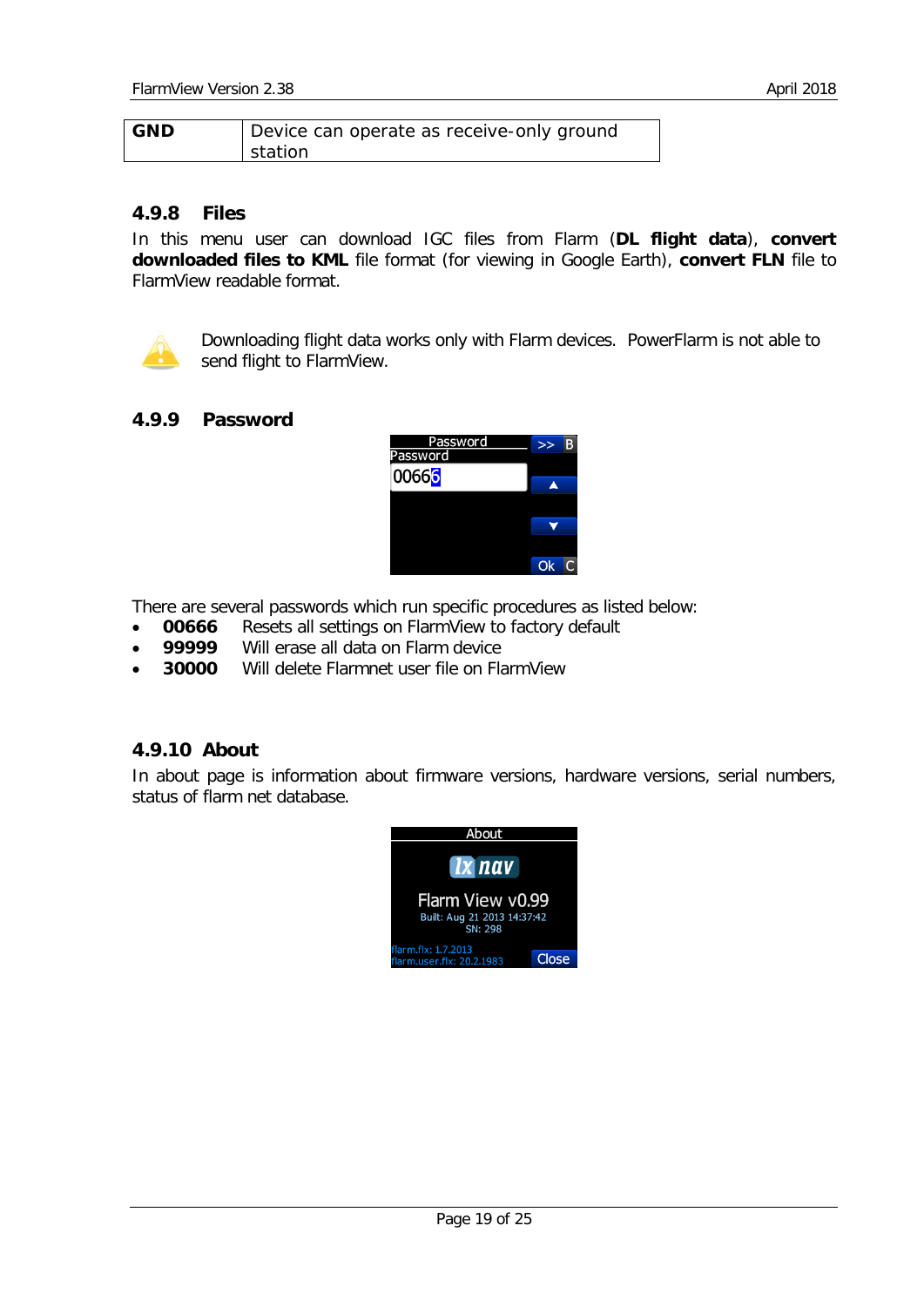# <span id="page-19-0"></span>**5 Installation**

## <span id="page-19-1"></span>**5.1 Installing the LXNAV FlarmView**

The LXNAV FlarmView cutout is very simple. A square hole with dimensions 14mm x 15mm, need to be cut.



Peel off protection film and stick FlarmView to the instrument panel.

# <span id="page-19-2"></span>**5.2 Installing the FlamView57**

The FlarmView57 is installed in one standard 57mm (2,5'') cutout. If there is none, prepare it according to the picture below.

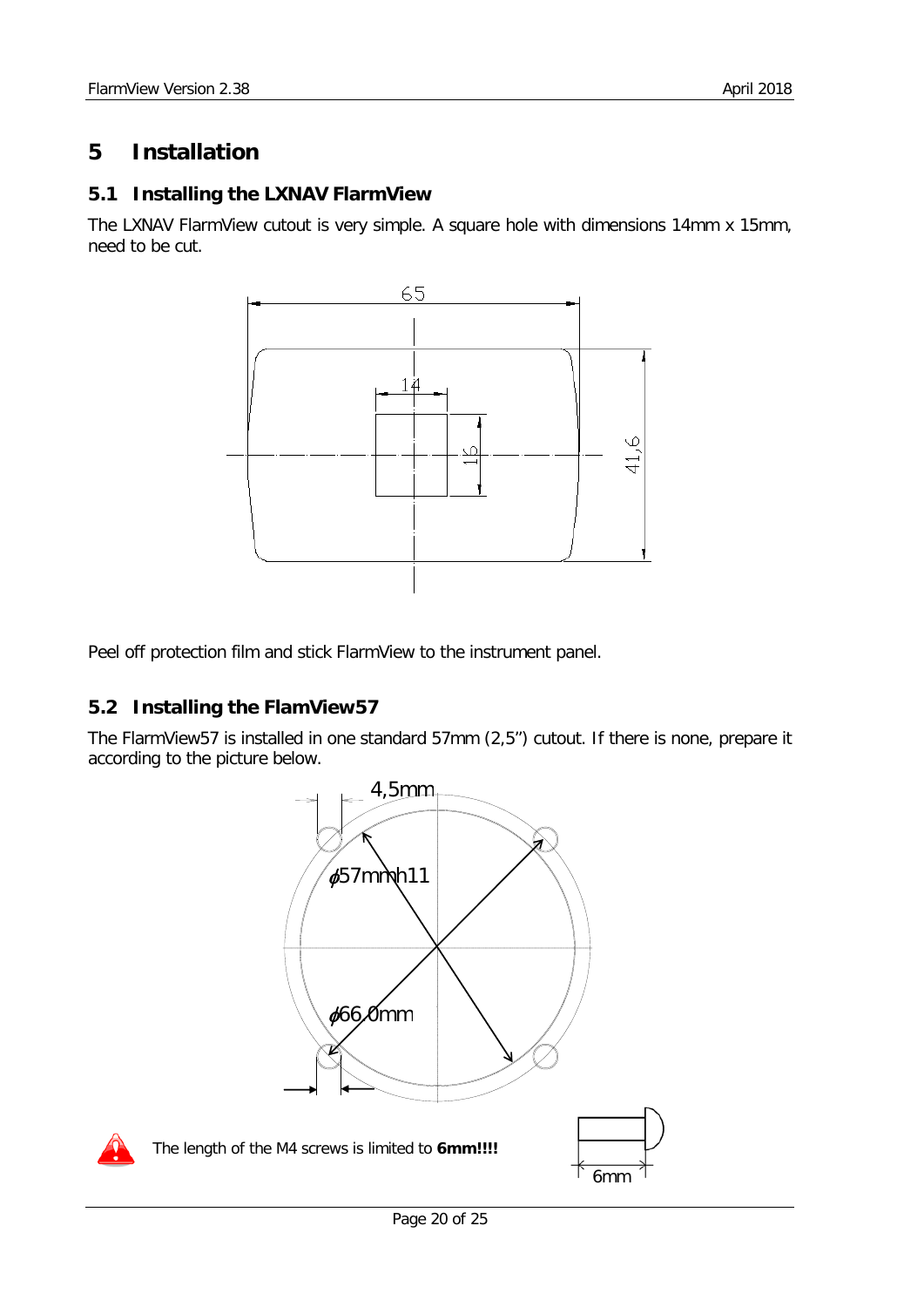# <span id="page-20-0"></span>**5.3 Connecting LXNAV FlarmView**

FlarmView can be connected to any Flarm or ADS-B device with FlarmView cable.

# <span id="page-20-1"></span>**5.4 Installation of options**

Optionally more FlarmView devices can be connected through FlarmSplitter.

# <span id="page-20-2"></span>**5.4.1 Ports and Wiring**

#### <span id="page-20-3"></span>**5.4.1.1 LXNAV FlarmView port (RJ11)**



| Pin number | <b>Description</b>                      |
|------------|-----------------------------------------|
|            | (Power input) 12VDC (On version 2)      |
| 2          | (Power input) 3.3VDC (On version 1)     |
| 3          | <b>GND</b>                              |
| 4          | (input) Data in RS232 - receive line    |
| 5          | (output) Data out RS232 - transmit line |
| 6          | Ground                                  |

FlarmView57 is having two equal ports as FlarmView.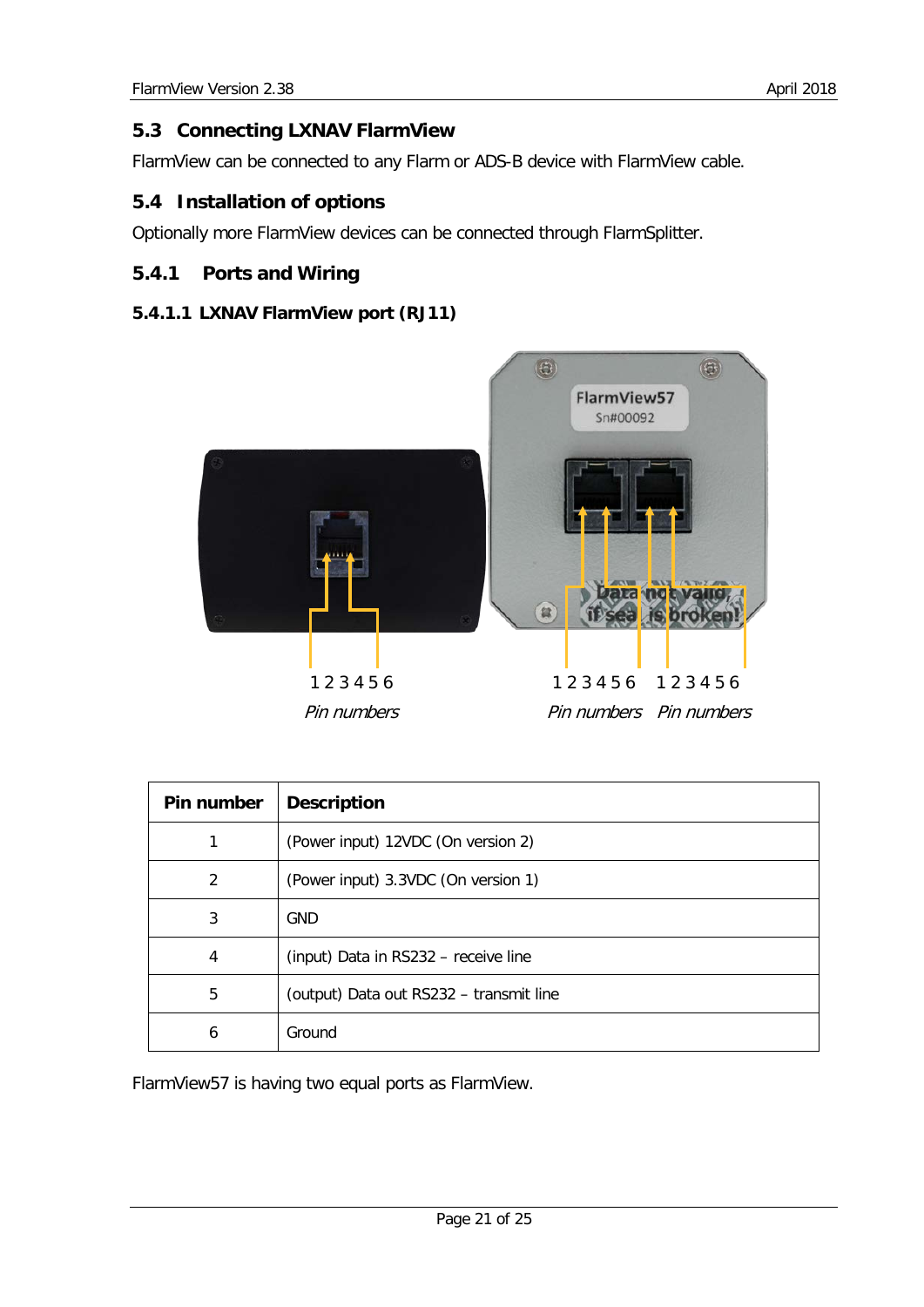# <span id="page-21-0"></span>**5.4.1.2 LXNAV FlarmView wiring**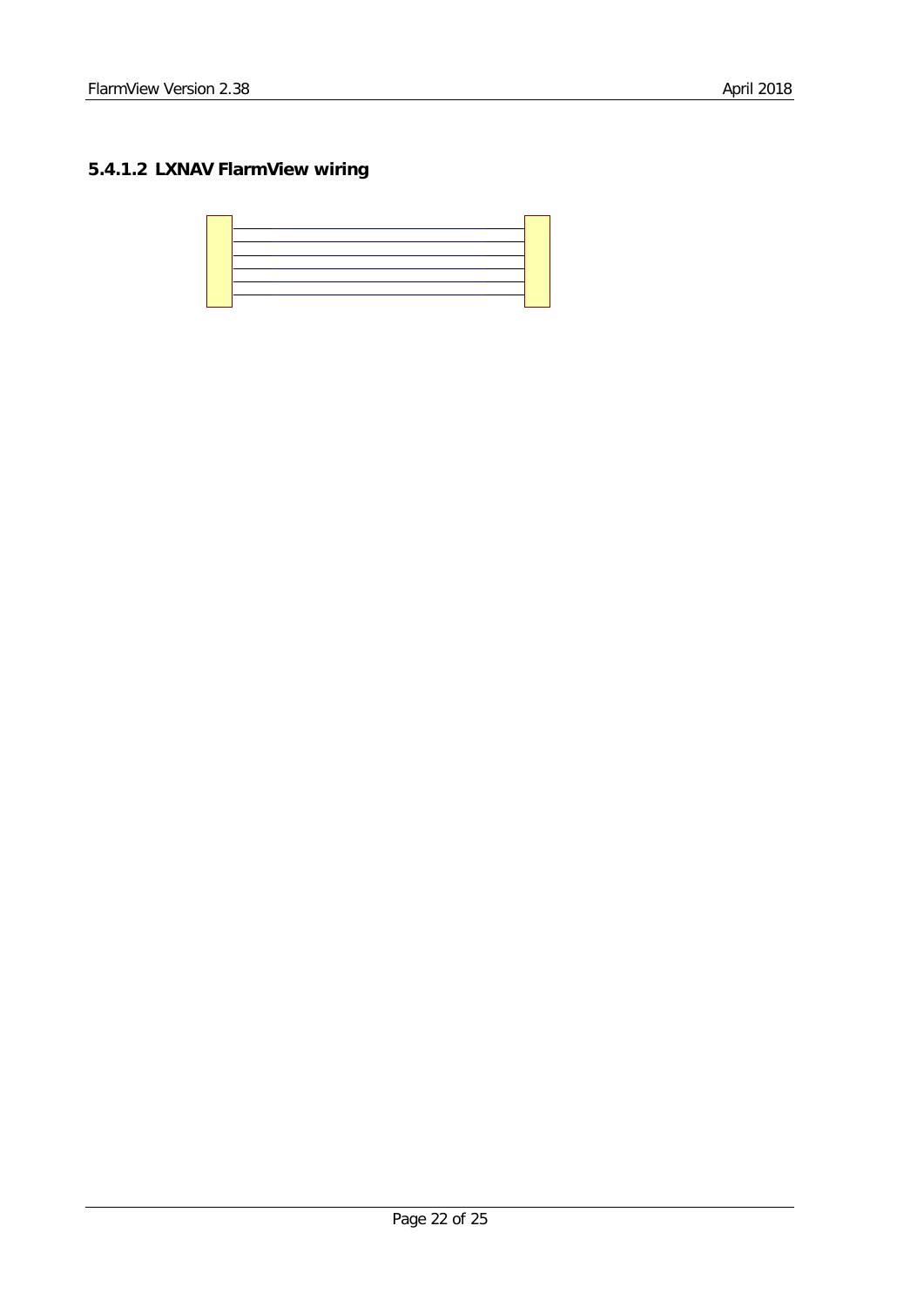# <span id="page-22-0"></span>**6 Flarmnet Update**

Flarm net database can be updated very easily.

- Please visit [http://www.flarmnet.org](http://www.flarmnet.org/)
- Download file for LXNAV (LX8000, LX8080, LX9000) or click on following link: <http://www.flarmnet.org/files/lxfile.php>
- FLN type file will be downloaded.
- Use FlarmNetParser application, to convert FLN file to FLX file.
- The new .flx file must be named "flarm.flx"
- Copy flarm.flx file to SD card of FlarmView.

On FlarmView is also user.flx file where all user data is stored, which is entered on FlarmView directly.In User data are stored all flarm objects entered/edited by user. This items are probably not in FlarmNet or they are not correct.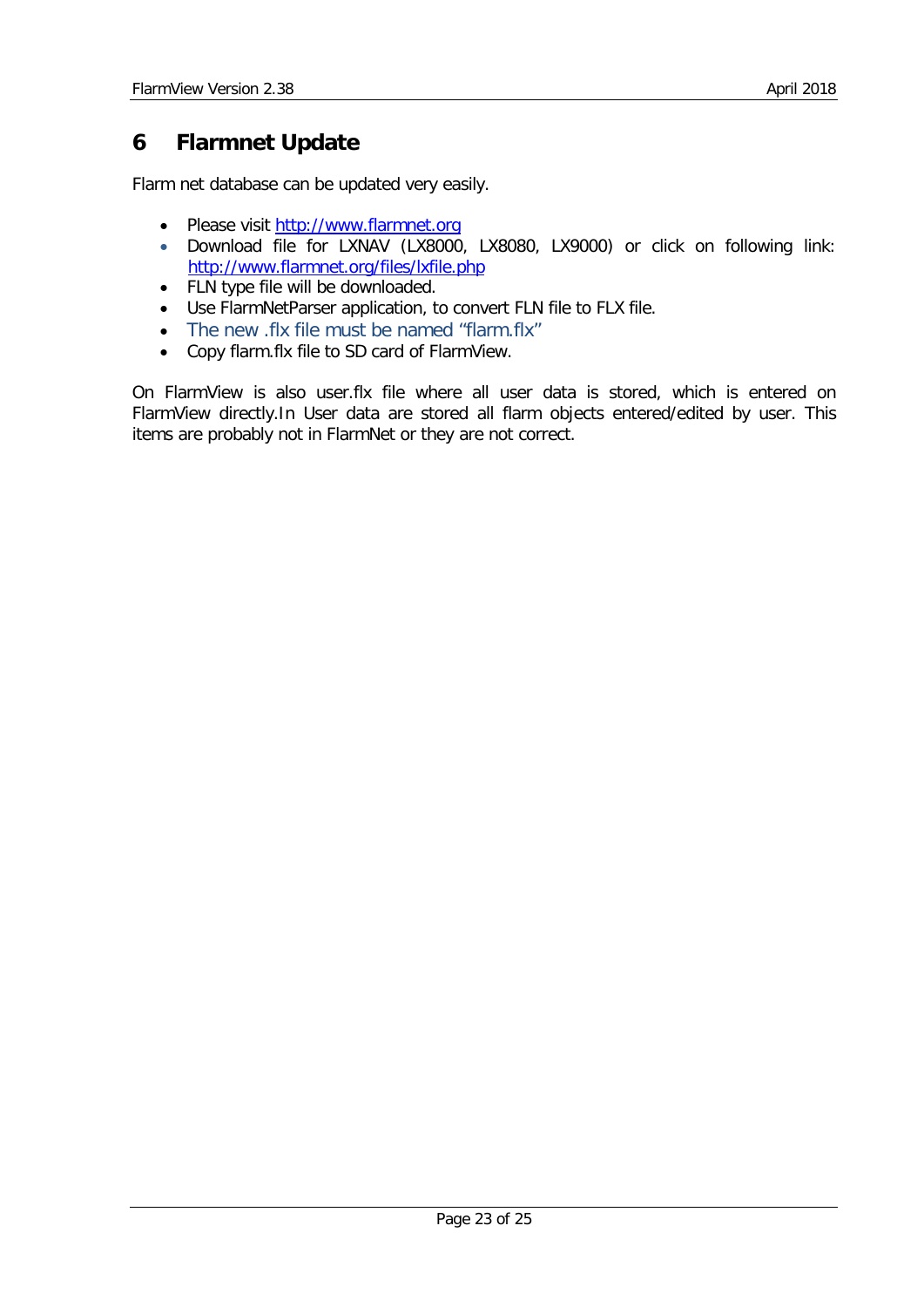# <span id="page-23-0"></span>**7 Firmware Update**

Firmware updates of the LXNAV FlarmView can be easily carried out using the SD card. Please visit our webpage [www.lxnav.com](http://www.lxnav.com/) and check for the updates. You can also subscribe to a newsletter to receive news about the LXNAV FlarmView automatically.

## <span id="page-23-1"></span>**7.1 Updating LXNAV FlarmView**

- Download the latest firmware from our web site, section downloads/firmware [http://www.lxnav.com/download/firmware.html.](http://www.lxnav.com/download/firmware.html)
- Copy **fview.fw** file to FlarmView's SD card.
- Turn on FlarmView
- Firmware update will take few seconds.



If update procedure is interrupted of any case, LXNAV FlarmView will not start. It will cycle in bootloader application with red message "Flash integrity failed". Bootloader application is waiting to read the right firmware from SD card. After successful firmware update LXNAV FlarmView will start again.



If FlarmView gives you message "Flash integrity failed", means that firmware update was not successful and need to be repeated.